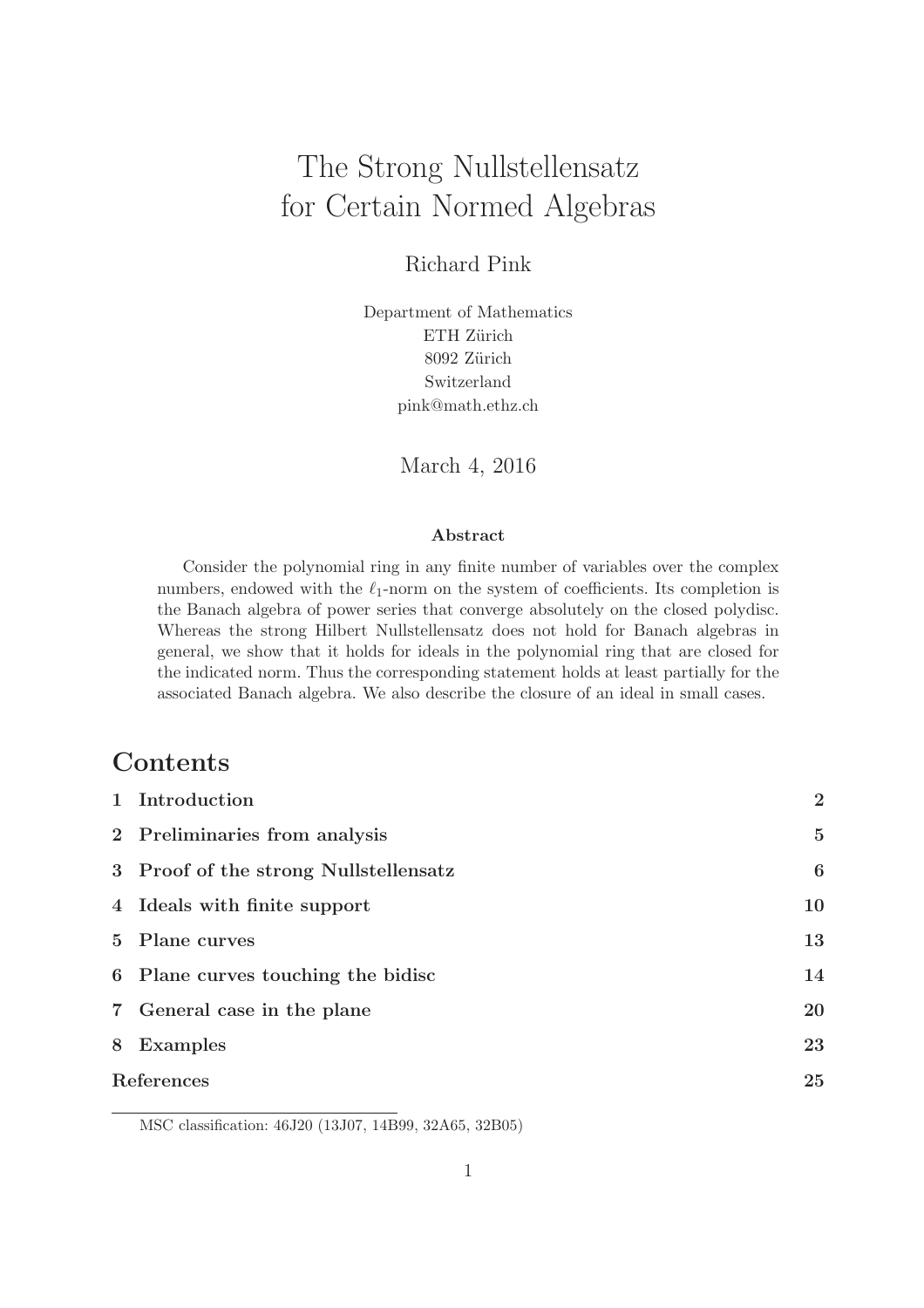#### 1 Introduction

**Background:** Fix a natural number n and abbreviate  $\mathbb{C}[\underline{X}] := \mathbb{C}[X_1, \ldots, X_n]$ . For any ideal  $I \subset \mathbb{C}[\underline{X}]$  consider the zero set

(1.1) 
$$
V(I) := \{ \underline{z} \in \mathbb{C}^n \mid \forall f \in I : f(\underline{z}) = 0 \}.
$$

Dually, for any subset  $Z \subset \mathbb{C}^n$  consider the vanishing ideal

(1.2) 
$$
I(Z) := \{ f \in \mathbb{C}[\underline{X}] \mid \forall \underline{z} \in Z \colon f(\underline{z}) = 0 \}.
$$

Furthermore, the radical of an ideal  $I$  is the ideal

(1.3) 
$$
\operatorname{Rad}(I) := \{ f \in \mathbb{C}[\underline{X}] \mid \exists k \geqslant 1 : f^k \in I \}.
$$

Hilbert's Nullstellensatz [11] asserts that for any ideal I we have  $I(V(I)) = \text{Rad}(I)$ . The special case with  $V(I) = \emptyset$  is often called the *weak Nullstellensatz* and says that  $V(I) = \emptyset$ if and only if  $I = (1)$ . One strategy of proof, due to Rabinowitsch [16], is to deduce the strong Nullstellensatz from the weak one using localization (see, e.g., Harris [10, Ch. 5]).

Both results are really properties of the finitely generated C-algebra  $A := \mathbb{C}[X]/I$ . Namely, the set  $V(I)$  is in natural bijection with the set of all C-algebra homomorphisms  $A \to \mathbb{C}$ , and the weak Nullstellensatz says that  $V(I) = \emptyset$  if and only if  $A = 0$ , while the strong Nullstellensatz says that any element of A whose value at each point of  $V(I)$  is zero is nilpotent.

Now let A be a commutative complex Banach algebra, and let  $M(A)$  denote the set of all continuous C-algebra homomorphisms  $A \to \mathbb{C}$ . A basic result (Naimark [15, §9.4, §11.1) states that there is a natural bijection from  $M(A)$  to the set of all maximal ideals of A defined by  $\varphi \mapsto \text{Ker}(\varphi)$ ; in particular, all maximal ideals of A are closed. From this one deduces the weak Nullstellensatz for commutative Banach algebras, namely that  $M(A) = \emptyset$ if and only if  $A = 0$ .

The analogue of the strong Nullstellensatz would be the statement that any element of A, whose value at each point of  $M(A)$  is zero, is nilpotent. This, however, is false in general. But the usual counterexamples are based on deliberately devious constructions (e.g. [17]) and do not arise naturally in algebraic geometry. One may therefore reasonably ask whether a version of the strong Nullstellensatz still holds for the commutative Banach algebras that one usually encounters. This article provides a partial answer to this question.

Note that literature on Banach algebras often leaves out the adjective 'weak' when referring to the weak Nullstellensatz. Usually the goal is either to give an elementary proof of the weak Nullstellensatz in a special situation, such as in von Renteln [19], Mortinivon Renteln [14], Bridges-Mines-Richman-Schuster [3], Mortini-Rupp [13], or to prove an analogue of the weak Nullstellensatz dealing only with an open part of the spectrum, as in Gelca [7], [8], or in connection with the corona problem as in Carleson [4], Krantz-Li [12], and many others. Namely, via the weak Nullstellensatz the corona statement is equivalent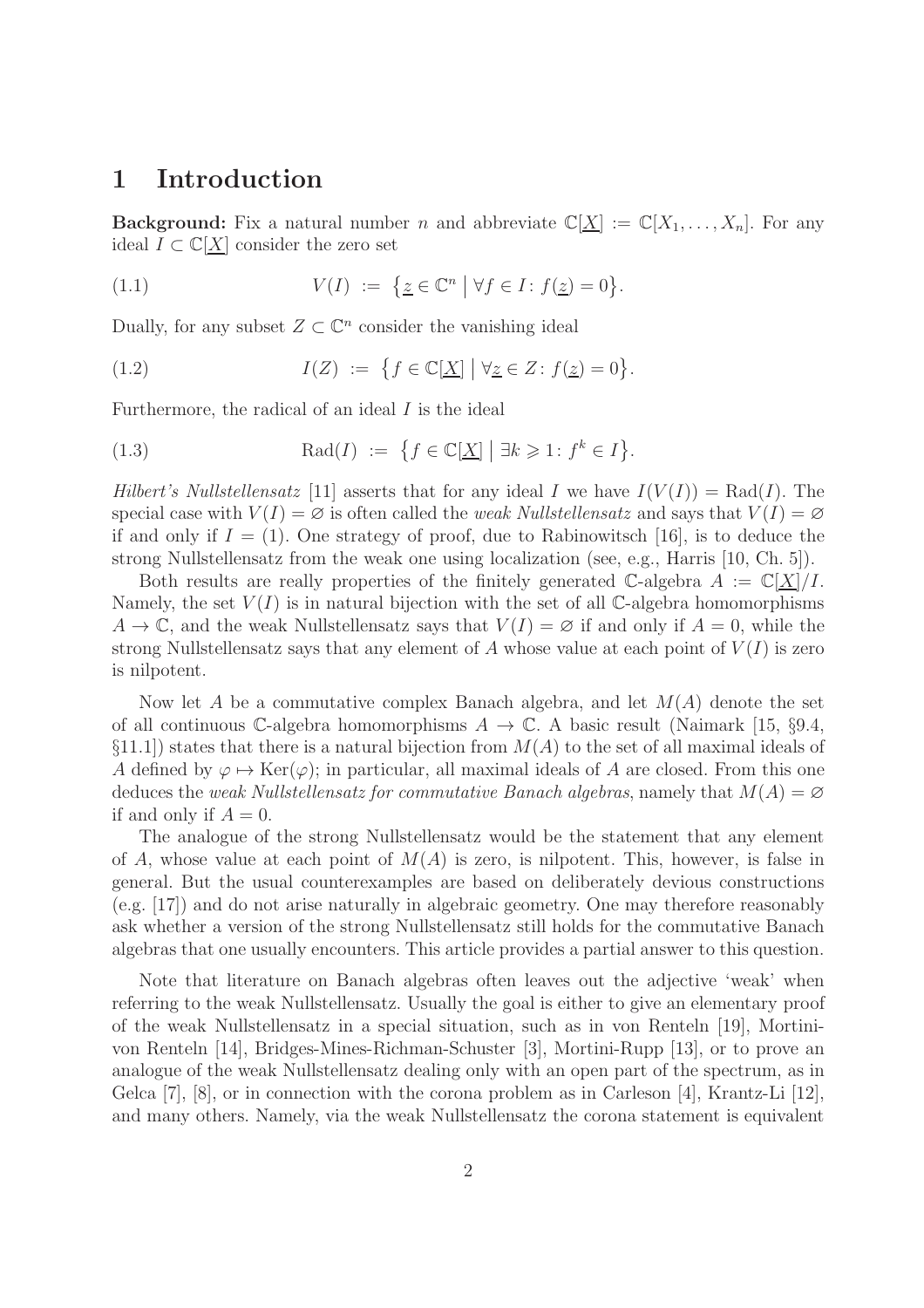to saying that a certain open subset of the spectrum of a Banach algebra is dense, and so possesses no corona.

**Results of this article:** We consider  $\mathbb{C}[X]$  as a normed C-algebra by setting

(1.4) 
$$
\|\sum_{\underline{k}} a_{\underline{k}} \underline{X}^{\underline{k}}\| := \sum_{\underline{k}} |a_{\underline{k}}| \in \mathbb{R}^{\geq 0}.
$$

The reason for this choice is the following universal property:

- **Proposition 1.5** (a) For any normed C-algebra  $(A, \|\ \|)$  and any elements  $a_i \in A$  satisfying  $||a_i|| \leq 1$ , there exists a unique C-algebra homomorphism  $\varphi: \mathbb{C}[X] \to A$  such that  $\varphi(X_j) = a_j$  for all  $1 \leq j \leq n$  and  $\|\varphi(f)\| \leq \|f\|$  for all  $f \in \mathbb{C}[\underline{X}]$ .
	- (b) The norm (1.4) is the only norm on  $\mathbb{C}[\underline{X}]$  which has the universal property (a) and satisfies  $||X_i|| = 1$  for all  $1 \leq j \leq n$ .

Proof. Combine the universal property of polynomial rings with the defining properties of norms on algebras.

Let  $\mathbb{B} := \{z \in \mathbb{C} : |z| \leq 1\}$  denote the closed unit disc and  $\partial \mathbb{B} = \{z \in \mathbb{C} : |z| = 1\}$ its boundary, the unit circle. The completion of  $\mathbb{C}[X]$  with respect to the chosen norm is the algebra of power series that converge absolutely on the closed polydisc  $\mathbb{B}^n$ . In fact, this completion is a Banach algebra with spectrum naturally homeomorphic to  $\mathbb{B}^n$ . In order to stay closer to algebraic geometry we will, however, continue working with the normed algebra  $\mathbb{C}[X]$ .

For any ideal  $I \subset \mathbb{C}[\underline{X}]$  consider the restricted zero set

(1.6) 
$$
M(I) := \{ \underline{z} \in \mathbb{B}^n \mid \forall f \in I : f(\underline{z}) = 0 \} = V(I) \cap \mathbb{B}^n.
$$

As usual, we denote the closure of I by  $\overline{I}$ , which is again an ideal (Naimark [15, §8.1]). Since the evaluation map  $\mathbb{C}[\underline{X}] \to \mathbb{C}$  at any point of  $\mathbb{B}^n$  is continuous with respect to the norm  $\| \, \|$ , we have  $M(I) = M(\overline{I})$ . The first main result of this article is the following analogue of the strong Nullstellensatz:

#### **Theorem 1.7** For any ideal  $I \subset \mathbb{C}[X]$  we have  $I(M(I)) = \text{Rad}(\overline{I}).$

This result can be interpreted as giving some information about the closure  $\overline{I}$ , but not all. It leads to the question whether one can describe  $\overline{I}$  precisely in a purely algebraic manner. To this we give the following partial answers. For any point  $\underline{z} = (z_1, \ldots, z_n) \in \mathbb{C}^n$ consider the maximal ideal  $\mathfrak{m}_{\underline{z}} := (X_1 - z_1, \ldots, X_n - z_n)$  of  $\mathbb{C}[\underline{X}].$ 

**Theorem 1.8** For any  $\underline{z} \in \mathbb{C}^n$  and any  $\mathfrak{m}_{\underline{z}}$ -primary ideal  $I \subset \mathbb{C}[\underline{X}]$  we have

$$
\overline{I} = \begin{cases} I + (X_j - z_j)_{1 \leq j \leq n, |z_j| = 1} & \text{if } \underline{z} \in \mathbb{B}^n, \\ (1) & \text{if } \underline{z} \notin \mathbb{B}^n. \end{cases}
$$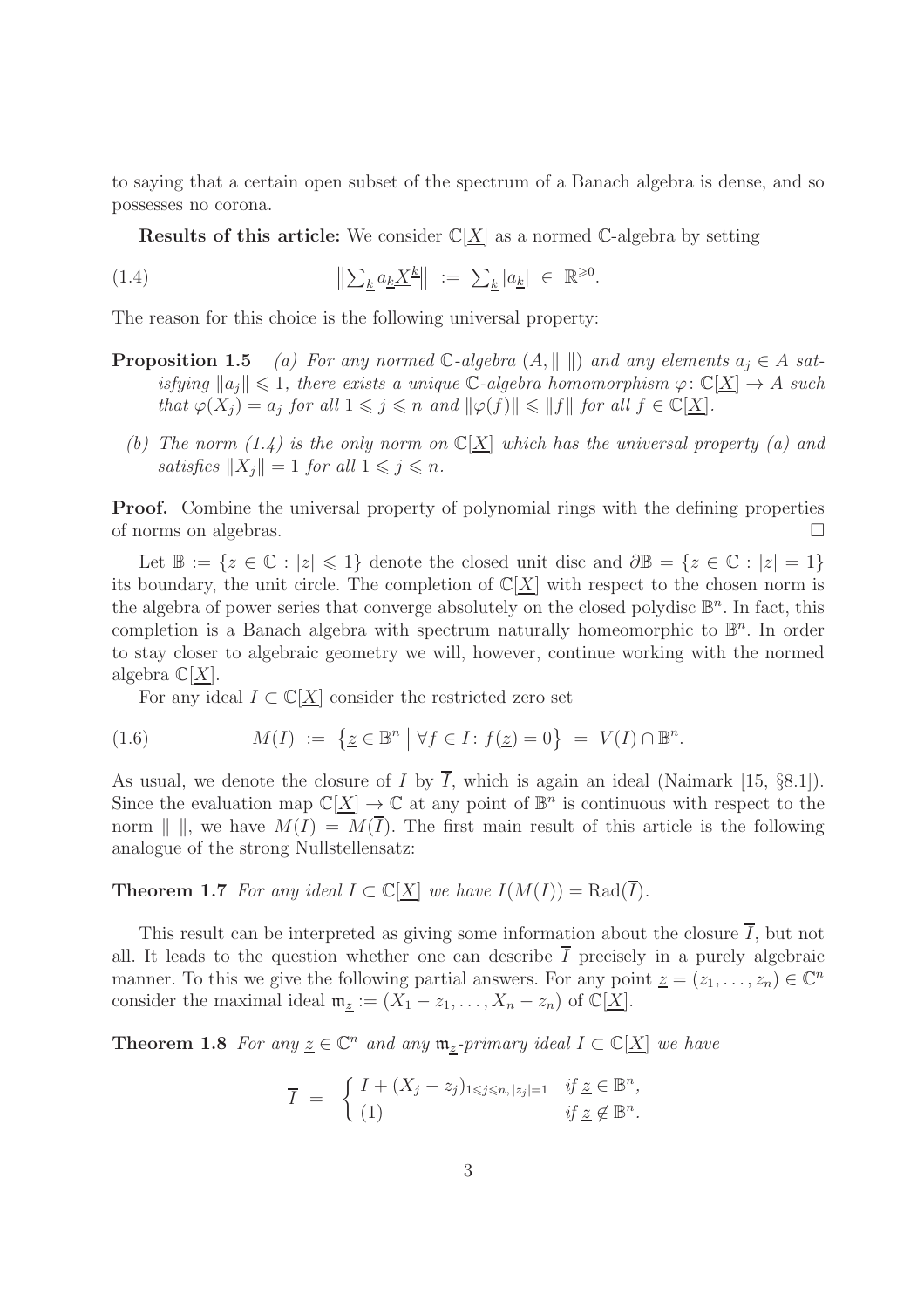We can interpret this result heuristically as saying that only points  $\underline{z} \in \mathbb{B}^n$  contribute to the spectrum of  $(\mathbb{C}[\underline{X}], \|\ \|)$  and that within this spectrum, infinitesimal deformations in the direction  $X_j$  are possible to arbitrarily high degree if  $z_j \in \mathbb{B}^{\circ}$ , but not at all if  $z_j \in \partial \mathbb{B}$ . The last statement is geometrically plausible in so far as any algebraic deformation of  $z_i \in \partial \mathbb{B}$  would have tangent space  $\mathbb{C}$  and would thus include an infinitesimal deformation in the direction out of B, which should be impeded.

We also analyze the situation in dimension 2, the most interesting case being:

**Theorem 1.9** Consider any irreducible polynomial  $f \in \mathbb{C}[X_1, X_2]$  such that  $M((f))$  is infinite and contained in  $(\partial \mathbb{B})^2$ . Then for any  $k \geq 1$  we have

$$
\overline{(f^k)} = (f).
$$

The heuristic explanation for this result is the same as above. We also have a complete answer in dimension  $\leq 2$  or in the case of finite support. Note that Theorem 1.8 yields an explicit description of  $\overline{\mathfrak{m}^r_{\underline{z}}}$  for all  $\underline{z} \in \mathbb{B}^n$  and  $r \geq 1$ .

**Theorem 1.10** Consider any ideal  $I \subset \mathbb{C}[X]$ . If  $M(I)$  is finite or  $n \leq 2$ , then

$$
\overline{I} \ = \ \bigcap_{\underline{z} \in \mathbb{B}^n} \bigcap_{r \geqslant 1} \bigl( I + \overline{\mathfrak{m}^r_{\underline{z}}} \bigr).
$$

I am sorely tempted to conjecture that Theorem 1.10 is true without any condition on I or n. However, at present I cannot exclude the possibility that the ambient dimension  $n$ has some influence. For example consider the polynomial

$$
f := 1 + w \cdot (X_1 + X_2 + X_3 + X_1X_2 + X_1X_3 + X_2X_3) + X_1X_2X_3 \in \mathbb{C}[X_1, X_2, X_3]
$$

for a real number  $0 < w < 1$ . Its associated  $M((f))$  is contained in  $(\partial \mathbb{B})^3$  and Zariski dense in the hypersurface  $V(f)$ . Therefore  $\overline{(f)} = (f)$ . With the methods used to prove Theorem 1.9, I can show that  $f^2 \in \overline{(f^k)}$  for all  $k \geq 2$ , but not the remaining step  $f \in \overline{(f^2)}$ .

Methods: The proof of Theorem 1.7 is contained in Sections 2 and 3. Consider a system of generators  $(f_1, \ldots, f_m)$  of I and a polynomial  $g \in I(M(I))$ . We first use the Lojasiewicz inequality (see Bierstone-Milman  $[2, Thm. 6.4]$ ) to write some power of g as a linear combination  $g^N = \sum_{j=1}^m g_j f_j$  with functions  $g_j \in C^M(\mathbb{B}^n)$  for sufficiently large M. Then we improve this representation successively by explicitly solving the  $\partial$ -equation as in Krantz-Li [12, §2]. Hidden behind this is really the Koszul complex (compare Costea-Sawyer-Wick [5]). This construction ends with another such linear combination, where the  $g_j$  are in addition holomorphic on  $(\mathbb{B}^{\circ})^n$ . If now  $M > \frac{n}{2}$ , those functions are represented by power series which converge absolutely on  $\mathbb{B}^n$ . Approximating these by polynomials finally shows that  $g^N \in \overline{I}$ .

In Section 4 we deal with the case of finite support and prove Theorem 1.8 and the finite support part of Theorem 1.10, using relatively direct calculations.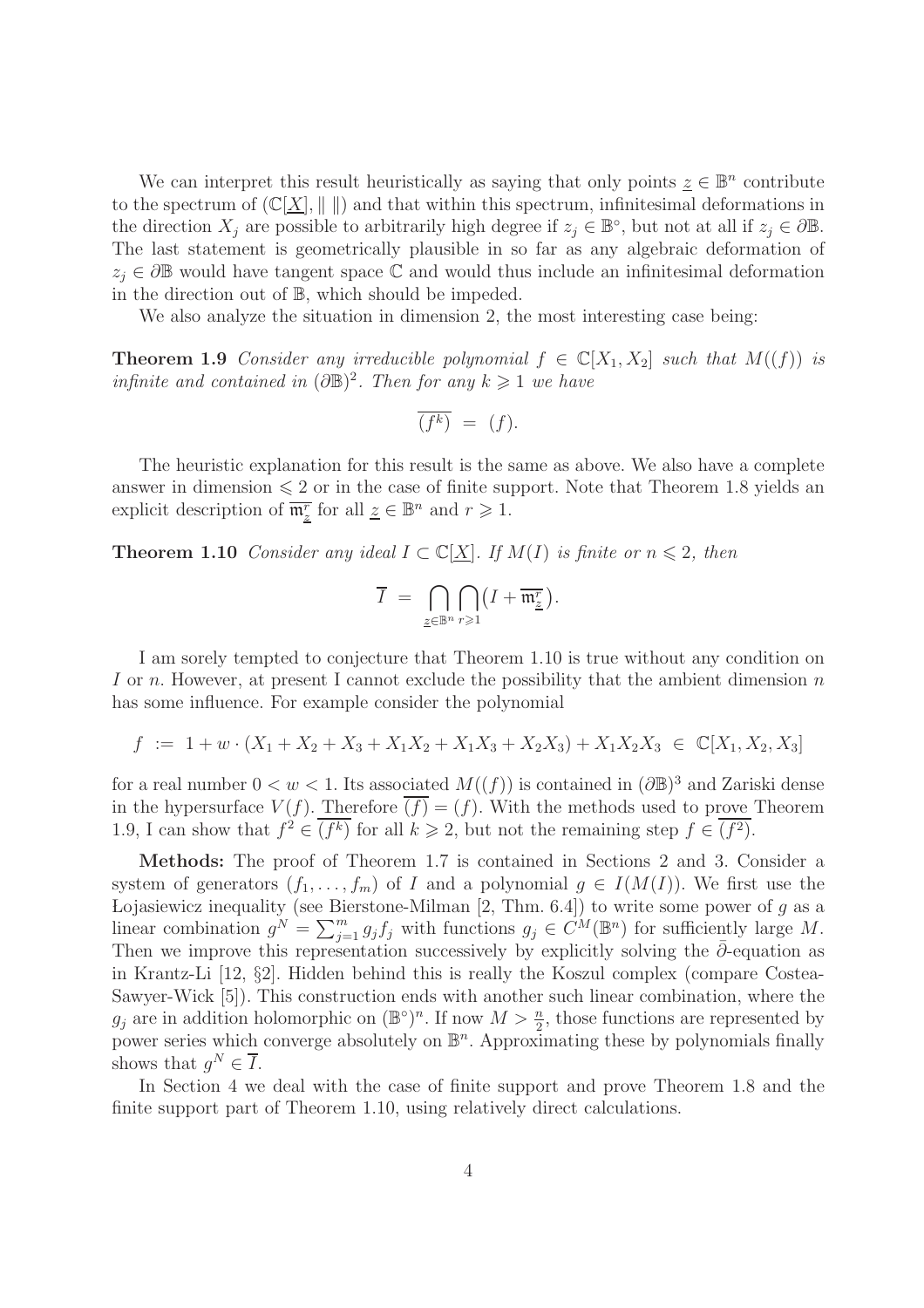In Sections 5 and 6 we analyze plane curves in some detail and prove Theorem 1.9 as part of Theorem 6.12. The key point here is Proposition 6.11, establishing something like an approximate identity for the ideal  $(f)$  (compare Mortini-von Renteln [14, page 223]).

Section 7 establishes the case  $n = 2$  of Theorem 1.10 by combining the same kind of arguments as before with a certain amount of commutative algebra.

We end this article with some examples in Section 8.

The author is grateful for helpful discussions with Tom Ilmanen and Andrew Kresch.

#### 2 Preliminaries from analysis

Consider integers  $m, n \geq 0$ . According to one convention, a C-valued function on a closed subset  $X \subset \mathbb{R}^n$  lies in  $C^m(X)$  if and only if it is the restriction of a  $C^m$ -function on an open neighborhood of X. We use a different convention, following Bell [1, page 3].

Consider an open convex subset  $U \subset \mathbb{R}^n$ . We will say that a function  $\overline{U} \to \mathbb{C}$  lies in  $C^m(\overline{U})$  if and only if it is continuous and its restriction lies in  $C^m(U)$  and all partial derivatives of order  $\leqslant m$  thereof are continuous and extend to continuous functions on  $\overline{U}$ .

A fundamental fact from real analysis states that a function on U lies in  $C<sup>m</sup>(U)$  if and only if it and all its partial derivatives of order  $\leqslant m$  exist and are continuous. A slight adaptation of the proof of this fact and the Taylor approximation yields:

**Proposition 2.1** Consider any function  $v \in C^m(\overline{U})$  and any point  $\underline{x} \in \overline{U}$ . Then for all  $y \in \overline{U}$  tending to <u>x</u> we have

$$
v(\underline{y}) = \sum_{\underline{\nu}=(\nu_1,\dots,\nu_n)} \frac{1}{\nu_1! \cdots \nu_n!} \cdot \left(\frac{\partial^{\nu_1}}{\partial x_1^{\nu_1}} \cdots \frac{\partial^{\nu_n}}{\partial x_n^{\nu_n}} f\right) (\underline{x}) \cdot (\underline{y} - \underline{x})^{\underline{\nu}} + o(|\underline{y} - \underline{x}|^m),
$$

where the sum extends over all  $\nu_1, \ldots, \nu_n \geq 0$  with  $\nu_1 + \ldots + \nu_n \leq m$ .

From this we can directly deduce:

**Proposition 2.2** For any function  $v \in C^m(\overline{U})$  and any  $C^m$ -submanifold  $X \subset \overline{U}$ , the restriction  $v|X$  is a  $C^m$ -function in the sense of manifolds.

Now let B denote the closed unit disc in  $\mathbb{C}$ , as before. For any function  $v \in C(\mathbb{B} \times \overline{U})$ and any point  $(z, \underline{x}) \in \mathbb{B} \times \overline{U}$  we set

(2.3) 
$$
K(v)(z, \underline{x}) := \frac{1}{2\pi i} \int_{\mathbb{B}} \frac{v(\zeta, \underline{x})}{\zeta - z} d\zeta \wedge \overline{d\zeta}.
$$

This integral converges, because v is continuous and  $\zeta \mapsto \frac{1}{\zeta - z}$  is locally  $L^1$  for the measure  $d\zeta \wedge \overline{d\zeta}$ . Thus K is a linear operator sending continuous functions on  $\mathbb{B} \times \overline{U}$  to functions on  $\mathbb{B} \times \overline{U}$ . Abbreviate  $\overline{\partial} := \frac{\partial}{\partial \overline{z}}$ , and let  $\nabla$  denote the total derivative with respect to <u>x</u>.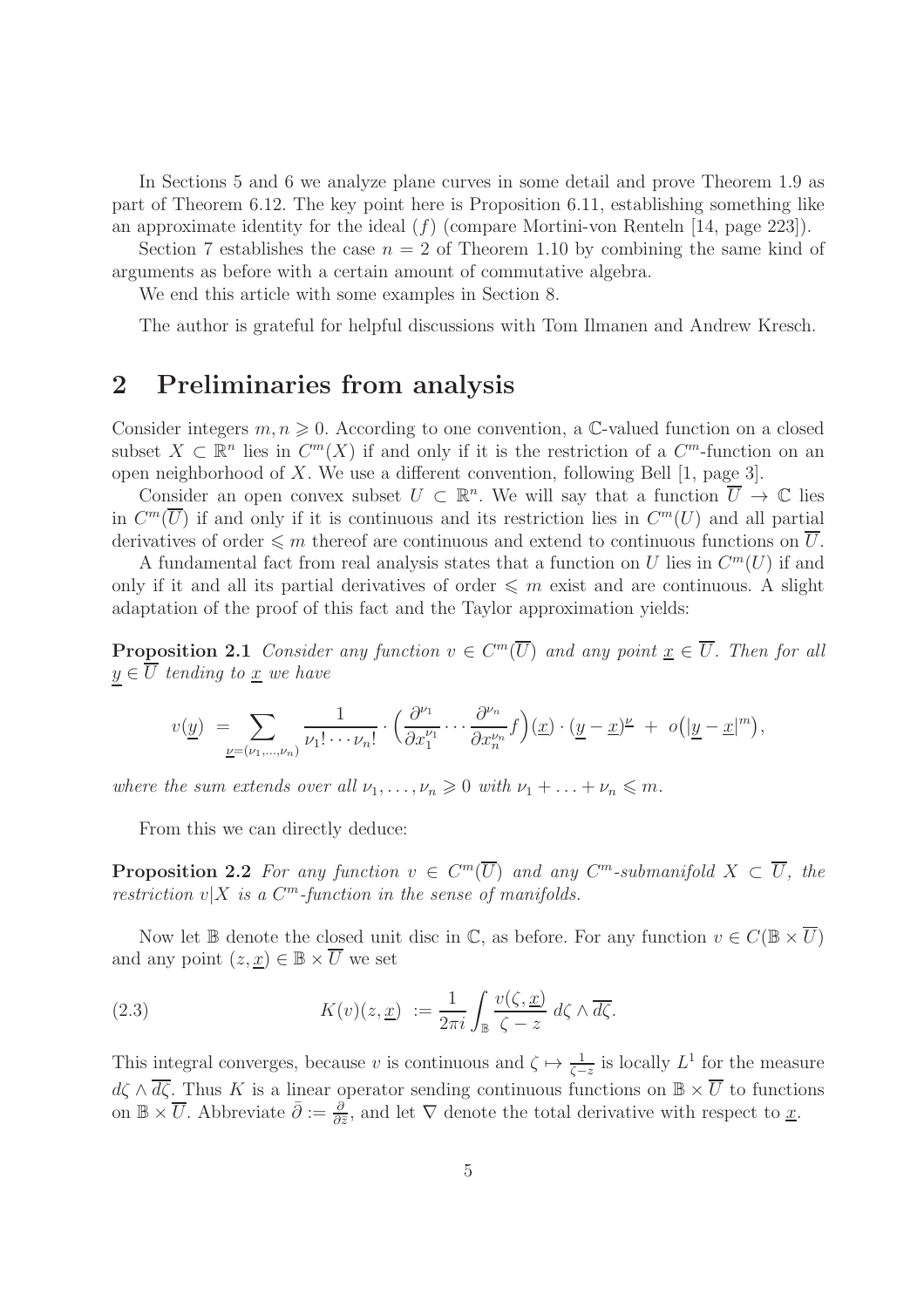**Theorem 2.4** For any integer  $m \geq 1$  and any function  $v \in C^{2m+1}(\mathbb{B} \times \overline{U})$  we have  $K(v) \in C^m(\mathbb{B} \times \overline{U})$  and  $\overline{\partial} K(v) = v$  and  $\nabla K(v) = K(\nabla v)$ .

**Proof.** The analogous statement with  $m = \infty$  and without the additional factor U is that of Bell [1, Thm. 2.2]. The proof given there also works with only finitely often differentiable functions and with parameters and yields the stated (perhaps suboptimal) result. Specifically set  $\rho(z, x) := |z| - 1$ . Keeping track of the order of differentiability, the same construction as in the proof of [1, Lem. 2.3] shows that for any integers  $\ell > m+1 > 0$ and any function  $v \in C^{\ell}(\mathbb{B} \times \overline{U})$  there exist functions  $\Phi_m, \Psi_m \in C^{\ell-m-1}(\mathbb{B} \times \overline{U})$  such that  $\Phi_m$   $(\partial \mathbb{B} \times \overline{U}) = 0$  and  $v = \overline{\partial} \Phi_m + \Psi_m \rho^{m+1}$ . Applying this with  $\ell = 2m + 1$ , the rest of the proof goes through likewise.

### 3 Proof of the strong Nullstellensatz

In this section we fix an ideal  $I \subset \mathbb{C}[\underline{X}]$  and choose a system of generators  $(f_1, \ldots, f_m)$ . Consider the real analytic function

(3.1) 
$$
F: \mathbb{C}^n \to \mathbb{R}^{\geq 0}, \underline{z} \mapsto \sum_{j=1}^m |f_j(\underline{z})|^2.
$$

Its zero locus on  $\mathbb{B}^n$  is precisely the subset  $M(I)$  from (1.6). Fix a polynomial  $g \in I(M(I))$ . Then by construction, the zero locus of F on  $\mathbb{B}^n$  is contained in the zero locus of g. By the Lojasiewicz inequality (see Bierstone-Milman [2, Thm. 6.4]) we can therefore choose an integer  $r > 0$  and a real number  $c > 0$  such that

(3.2) 
$$
\forall \underline{z} \in \mathbb{B}^n : |g(\underline{z})|^r \leqslant c \cdot F(\underline{z}).
$$

In the rest of this section we identify polynomials in  $\mathbb{C}[\underline{X}]$  with the functions  $\mathbb{B}^n \to \mathbb{C}$  that they represent. For any integers  $s, t > 0$  consider the function

(3.3) 
$$
\varphi_{s,t} \colon \mathbb{B}^n \to \mathbb{C}, \ \underline{z} \mapsto \left\{ \begin{array}{ll} \frac{g(\underline{z})^t}{F(\underline{z})^s} & \text{if } \underline{z} \notin M(I), \\ 0 & \text{if } \underline{z} \in M(I). \end{array} \right.
$$

**Lemma 3.4** For any integers  $\ell \geq 0$  and  $s > 0$  and  $t > r(s + \ell)$  we have  $\varphi_{s,t} \in C^{\ell}(\mathbb{B}^n)$ .

**Proof.** By construction  $\varphi_{s,t}$  is  $C^{\infty}$  outside  $M(I)$ . If  $t > rs$ , then on  $\mathbb{B} \setminus M(I)$  we have

(3.5) 
$$
|\varphi_{s,t}| = \frac{|g|^t}{F^s} = \left(\frac{|g|^r}{F}\right)^s \cdot |g|^{t-rs} \leqslant c^s \cdot |g|^{t-rs}.
$$

Here  $|g|^{t-rs}$  is continuous and vanishes on  $M(I)$ , hence the same holds for  $\varphi_{s,t}$ . This proves the lemma in the case  $\ell = 0$ .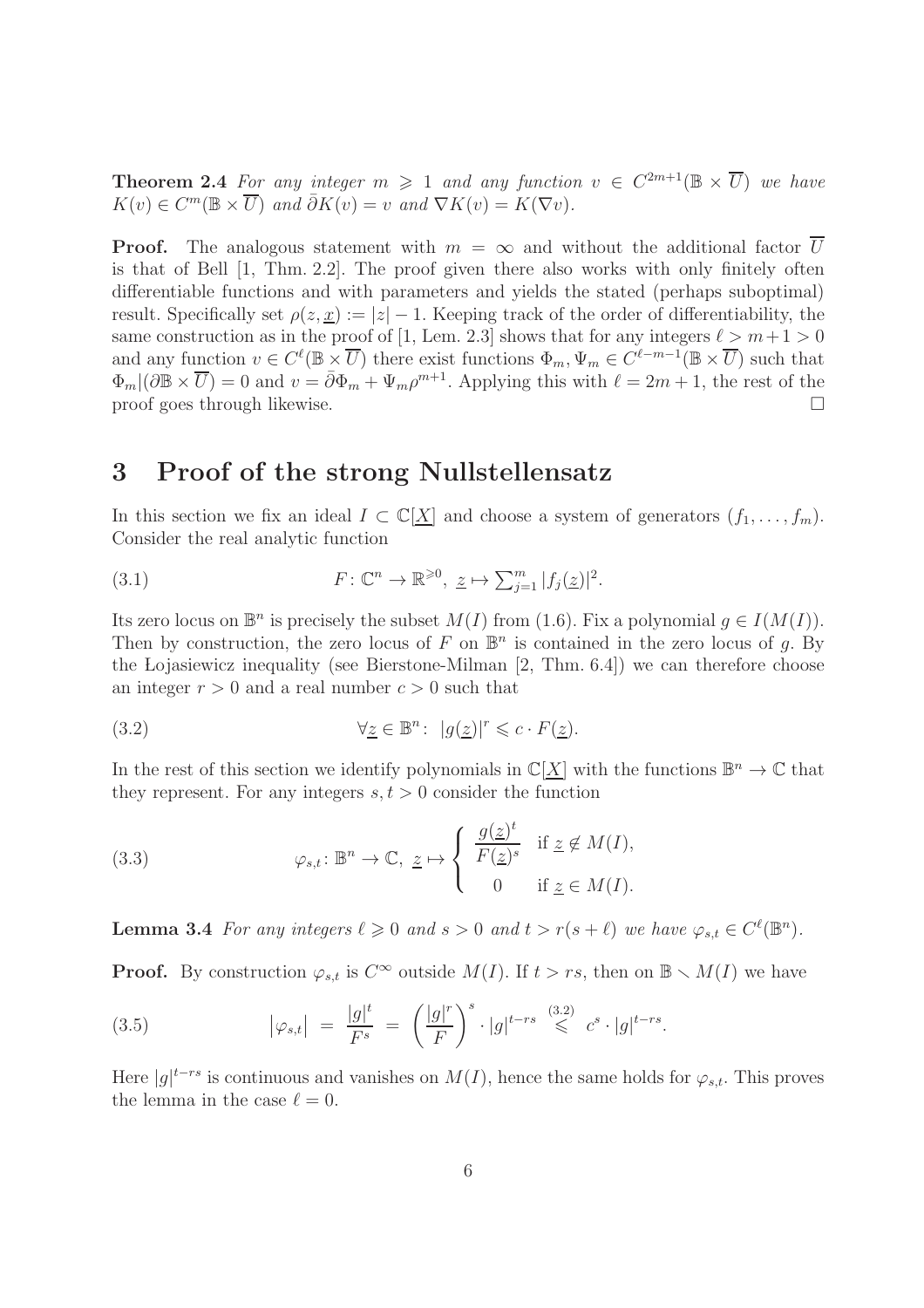Next assume that  $t > r(s + 1)$ . Then  $t - rs \geq 2$ , and so (3.5) implies that  $\varphi_{s,t}$  is real differentiable everywhere and its total derivative  $\nabla \varphi_{s,t}$  vanishes along  $M(I)$ . On  $\mathbb{B}^n \setminus M(I)$ we have

$$
\nabla \varphi_{s,t} = t \cdot \frac{g^{t-1}}{F^s} \cdot \nabla g - s \cdot \frac{g^t}{F^{s+1}} \cdot \nabla F
$$

and hence

(3.6) 
$$
\nabla \varphi_{s,t} = t \cdot \varphi_{s,t-1} \cdot \nabla g - s \cdot \varphi_{s+1,t} \cdot \nabla F.
$$

Applying (3.5) to  $(s, t-1)$  and  $(s+1, t)$  in place of  $(s, t)$  shows that  $\varphi_{s,t-1}$  and  $\varphi_{s+1,t}$  are continuous and vanish on  $M(I)$ . Thus the equation (3.6) holds on all of  $\mathbb{B}^n$ , and  $\varphi_{s,t}$  is  $C^1$ . This proves the lemma in the case  $\ell = 1$ .

Equation (3.6) now also implies the general case  $\ell \geq 1$  by induction on  $\ell$ .

The next lemma and its proof are adapted from Krantz-Li [12, §2]. For all  $1 \leq i \leq n$ we abbreviate  $\bar{\partial}_i := \frac{\partial}{\partial \bar{z}_i}$ 

**Lemma 3.7** Consider any integers  $\ell \geq 3$  and  $t > r(2^n\ell - 1)$ . Then for every integer  $0 \leq k \leq n$  there exist functions  $g_{j,k} \in C^{2^{n-k}\ell-2}(\mathbb{B}^n)$  for all  $1 \leq j \leq m$  satisfying  $\tilde{\partial}_i g_{j,k} = 0$ for all  $1 \leq i \leq k$ , such that

$$
g^{2^kt} = \sum_{j=1}^m g_{j,k} f_j.
$$

**Proof.** We prove this by induction on k, beginning with  $k = 0$ . By the construction (3.3) with  $s = 1$  and by  $(3.1)$  we have

$$
g^t = \varphi_{1,t} F = \varphi_{1,t} \sum_{j=1}^m \overline{f_j} f_j = \sum_{j=1}^m \varphi_{1,t} \overline{f_j} \cdot f_j
$$

on  $\mathbb{B}^n$ . Here  $\varphi_{1,t} \in C^{\underline{2}^n\ell-2}_{{\bf I}}(\mathbb{B}^n)$  by Lemma 3.4, and  $\overline{f_j}$  is already  $C^{\infty}$  everywhere. Thus the functions  $g_{i,0} := \varphi_{1,t} \overline{f_i}$  possess the desired properties for  $k = 0$ .

Now assume that the desired functions  $g_{j,k}$  are already given for some fixed  $0 \leq k \leq n$ . We must construct the next batch of functions  $g_{j,k+1}$ . For any function  $h \in C(\mathbb{B}^n)$  we set

$$
K_{k+1}(h)(z_1,\ldots,z_n) := \frac{1}{2\pi i} \int_{\mathbb{B}} \frac{f(z_1,\ldots,z_k,\zeta,z_{k+2},\ldots,z_n)}{\zeta-z_{k+1}} d\zeta \wedge \overline{d\zeta}.
$$

Up to reordering the variables the operator  $K_{k+1}$  is just the operator K from (2.3). For any indices  $1 \leq j, j' \leq m$  we have  $g_{j',k}, g_{j,k} \in C^{2^{n-k}\ell-2}(\mathbb{B}^n)$  by the induction hypothesis, and hence  $g_{j',k} \bar{\partial}_{k+1} g_{j,k} \in C^{2^{n-k}\ell-3}(\mathbb{B}^n)$ . By Theorem 2.4 we therefore have

$$
u_{j,j'} := K_{k+1}(g_{j',k}\,\bar{\partial}_{k+1}g_{j,k}) \in C^{2^{n-k-1}\ell-2}(\mathbb{B}^n)
$$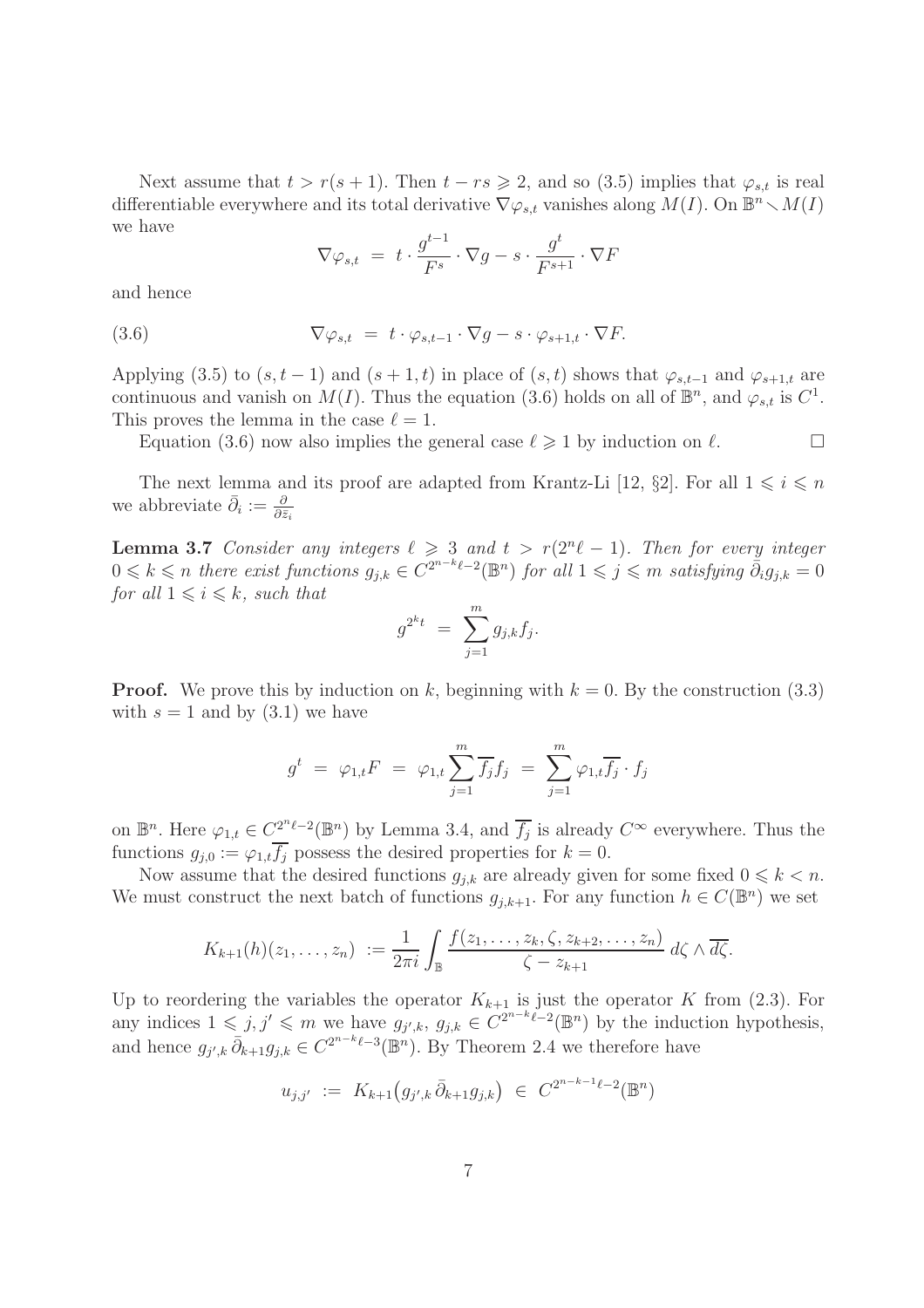and hence

$$
g_{j,k+1} := g^{2^k t} g_{j,k} - \sum_{j'=1}^m (u_{j,j'} - u_{j',j}) f_{j'} \in C^{2^{n-k-1} \ell - 2}(\mathbb{B}^n).
$$

The definition of  $g_{i,k+1}$  implies that

$$
\sum_{j=1}^{m} g_{j,k+1} f_j = \sum_{j=1}^{m} g^{2^{k}t} g_{j,k} f_j - \sum_{j,j'=1}^{m} (u_{j,j'} - u_{j',j}) f_{j'} f_j
$$
  
=  $g^{2^{k}t} \sum_{j=1}^{m} g_{j,k} f_j - \sum_{j,j'=1}^{m} u_{j,j'} f_{j'} f_j + \sum_{j,j'=1}^{m} u_{j',j} f_{j'} f_j$   
=  $g^{2^{k}t} g^{2^{k}t} = g^{2^{k+1}t}$ ,

using the induction hypothesis and the symmetry between the last two sums.

Next, for all  $1 \leq i \leq k$  we have  $\bar{\partial}_i g_{j',k} = \bar{\partial}_i g_{j,k} = 0$  by the induction hypothesis, and since  $g_{j,k} \in C^2$ , therefore also  $\bar{\partial}_i(\bar{\partial}_{k+1}g_{j,k}) = \bar{\partial}_{k+1}(\bar{\partial}_ig_{j,k}) = 0$ . With the last equation in Theorem 2.4 we deduce that

$$
\bar{\partial}_i u_{j,j'} = \bar{\partial}_i K_{k+1} (g_{j',k} \bar{\partial}_{k+1} g_{j,k}) = K_{k+1} (\bar{\partial}_i (g_{j',k} \bar{\partial}_{k+1} g_{j,k})) = K_{k+1}(0) = 0.
$$

Since  $f_{j'}$  and g are holomorphic, plugging this into the formula defining  $g_{j,k+1}$  and using the induction hypothesis shows that

$$
\bar{\partial}_i g_{j,k+1} = g^{2^k t} \bar{\partial}_i g_{j,k} = 0.
$$

Moreover, by the definition of  $u_{j,j'}$  and Theorem 2.4 we have

$$
\bar{\partial}_{k+1} u_{j,j'} = \bar{\partial}_{k+1} K_{k+1} (g_{j',k} \bar{\partial}_{k+1} g_{j,k}) = g_{j',k} \bar{\partial}_{k+1} g_{j,k}.
$$

Using this and the holomorphy of  $f_{j'}$  and g we calculate

$$
\bar{\partial}_{k+1} g_{j,k+1} = g^{2kt} \bar{\partial}_{k+1} g_{j,k} - \sum_{j'=1}^m \left( \bar{\partial}_{k+1} u_{j,j'} - \bar{\partial}_{k+1} u_{j',j} \right) f_{j'}
$$
\n
$$
= g^{2kt} \bar{\partial}_{k+1} g_{j,k} - \sum_{j'=1}^m \left( g_{j',k} \bar{\partial}_{k+1} g_{j,k} - g_{j,k} \bar{\partial}_{k+1} g_{j',k} \right) f_{j'}
$$
\n
$$
= \left( g^{2kt} - \sum_{j'=1}^m g_{j',k} f_{j'} \right) \bar{\partial}_{k+1} g_{j,k} + g_{j,k} \bar{\partial}_{k+1} \left( \sum_{j'=1}^m g_{j',k} \cdot f_{j'} \right).
$$

With the induction hypothesis and the holomorphy of  $g$  we conclude that

$$
\bar{\partial}_{k+1}g_{j,k+1} = (g^{2^kt} - g^{2^kt}) \bar{\partial}_{k+1}g_{j,k} + g_{j,k} \bar{\partial}_{k+1}(g^{2^kt}) = 0.
$$

Thus the functions  $g_{j,k+1}$  satisfy all requirements, and the lemma is proved.  $\Box$ 

The case  $k = n$  of Lemma 3.7 directly yields: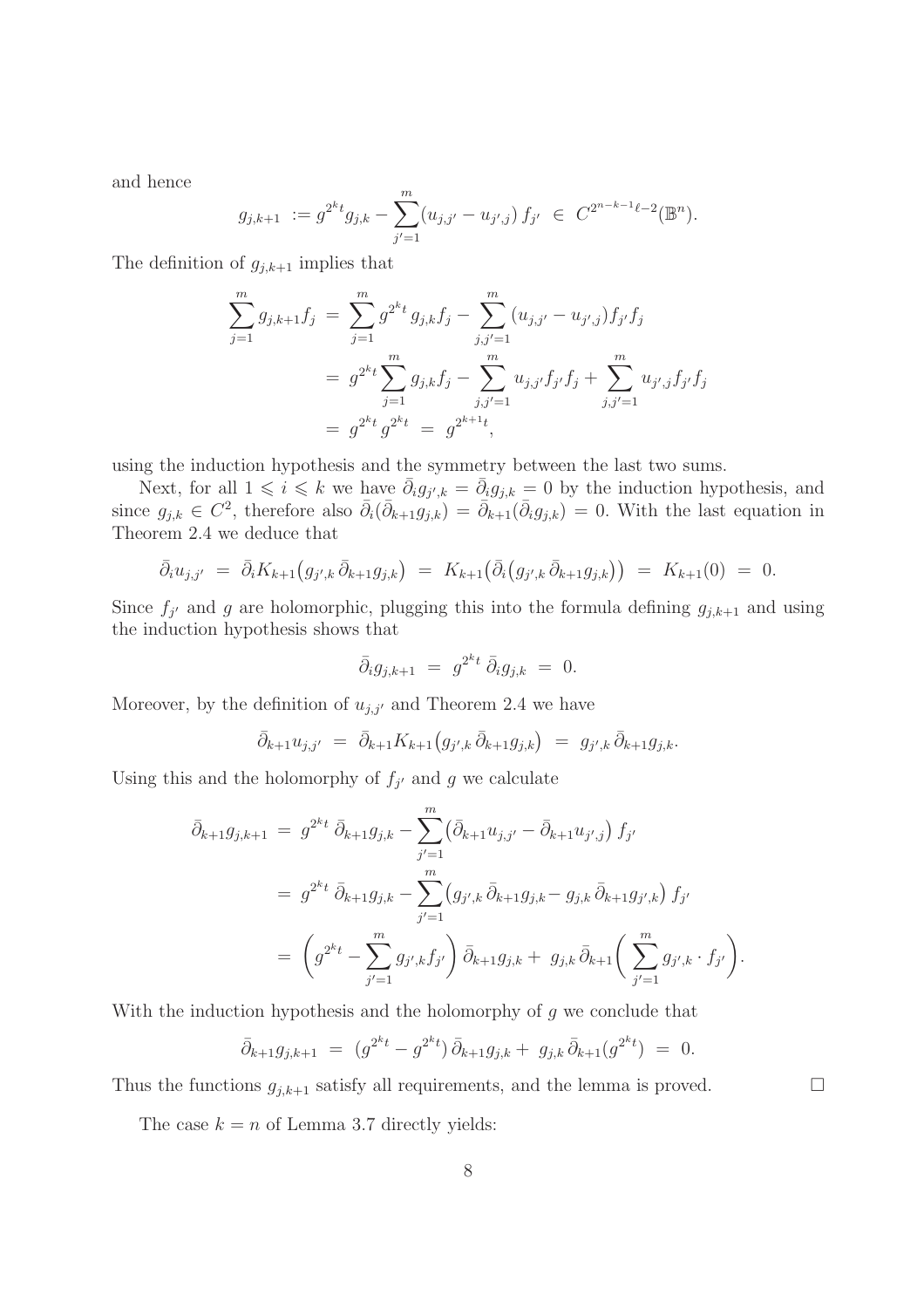**Theorem 3.8** For any ideal  $I = (f_1, \ldots, f_m) \subset \mathbb{C}[\underline{X}]$ , any polynomial  $g \in I(M(I))$ , and any integer  $\ell \geq 3$  there exist an integer  $N \geq 1$  and functions  $g_j \in C^{\ell-2}(\mathbb{B}^n)$  which are holomorphic on  $(\mathbb{B}^{\circ})^n$ , such that

$$
g^N = \sum_{j=1}^m g_j f_j.
$$

Now let A denote the ring of all power series in  $\mathbb{C}[[X]]$  satisfying

(3.9) 
$$
\|\sum_{\underline{k}} a_{\underline{k}} \underline{X}^{\underline{k}}\| := \sum_{\underline{k}} |a_{\underline{k}}| < \infty
$$

Equivalently this is the ring of all power series that converge absolutely on  $\mathbb{B}^n$ , or again the Banach algebra completion of  $\mathbb{C}[\underline{X}]$  with respect to  $\|\cdot\|$ .

**Lemma 3.10** For any integer  $k > \frac{n}{2}$ , any function  $h \in C^k(\mathbb{B}^n)$  which is holomorphic on  $(\mathbb{B}^{\circ})^n$  is represented by a power series in A.

**Proof.** Consider the Fourier series of  $h | (\partial \mathbb{B})^n$ , written as a Laurent series  $\sum_{\underline{k} \in \mathbb{Z}^n} a_{\underline{k}} \underline{X}^{\underline{k}}$ with

$$
a_{\underline{k}} := \left(\frac{1}{2\pi i}\right)^n \int_{(\partial \mathbb{B})^n} \frac{h(\underline{z})}{\underline{z}^{\underline{k}}} \frac{dz_1}{z_1} \cdots \frac{dz_n}{z_n}.
$$

Since h is continuous, this coefficient is the limit for  $r \nearrow 1$  of

$$
a_{\underline{k}}(r) := \left(\frac{1}{2\pi i}\right)^n \int_{(\partial \mathbb{B})^n} \frac{h(r\underline{z})}{(r\underline{z})^{\underline{k}}} \frac{d(rz_1)}{rz_1} \cdots \frac{d(rz_n)}{rz_n}.
$$

As  $h|(\mathbb{B}^{\circ})^n$  is holomorphic, by the Cauchy integral formula  $a_{\underline{k}}(r)$  is zero unless  $\underline{k} \in (\mathbb{Z}^{\geqslant 0})^n$ , in which case it is the coefficient of  $\underline{X}^{\underline{k}}$  in the power series representing  $h|(\mathbb{B}^{\circ})^n$ . In particular  $a_k(r)$  is independent of r and hence equal to  $a_k$ . Thus  $\sum_k a_k \underline{X}^k$  is really the power series representing  $h|(\mathbb{B}^{\circ})^n$ .

On the other hand the restriction  $h|(\partial \mathbb{B})^n$  is  $C^k$  by the assumption and Proposition 2.2. Since  $k > \frac{n}{2}$ , its Fourier series is therefore absolutely convergent (see Grafakos [9, Thm. 3.3.16]). Thus the power series  $\sum_{k} a_k \underline{X^k}$  is absolutely convergent on  $\mathbb{B}^n$ . Finally, since it represents h on the interior  $(\mathbb{B}^{\circ})^n$ , by continuity it represents h on all of  $\mathbb{B}^n$  $\Box$ 

**Theorem 3.11** For any ideal  $I = (f_1, \ldots, f_m) \subset \mathbb{C}[\underline{X}]$  and any polynomial  $g \in I(M(I)),$ there exist an integer  $N \geq 1$  and power series  $g_i \in A$  such that

$$
g^N = \sum_{j=1}^m g_j f_j.
$$

**Proof.** Use Theorem 3.8 with any  $\ell \geq \frac{n}{2} + 3$  and apply Lemma 3.10.

**Theorem 3.12** (= 1.7) For any ideal  $I \subset \mathbb{C}[\underline{X}]$  we have  $I(M(I)) = \text{Rad}(\overline{I}).$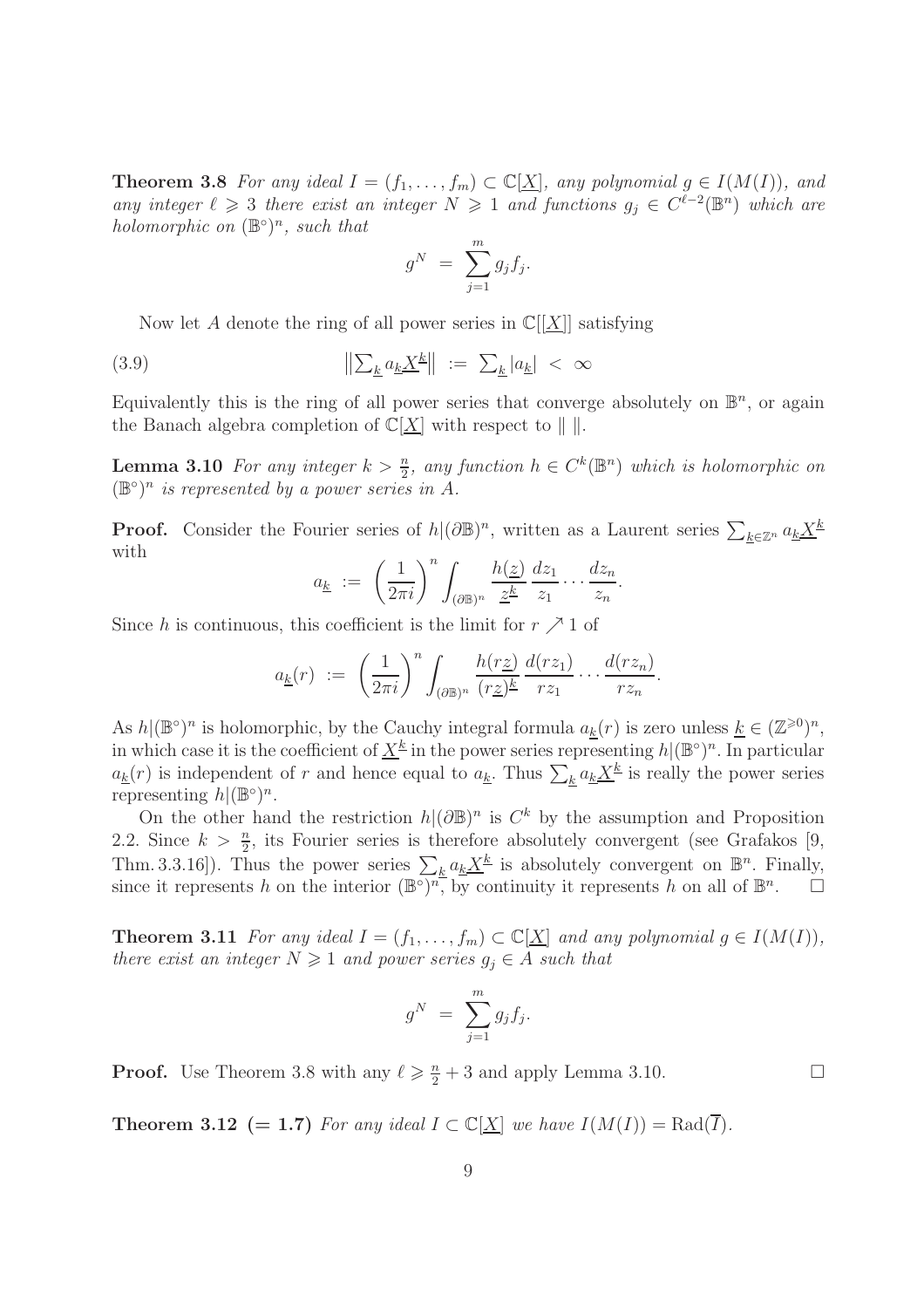**Proof.** As before write  $I = (f_1, \ldots, f_m)$ . For any  $g \in I(M(I))$  choose N and  $g_j$  as in Theorem 3.11. Write each  $g_j$  as the limit in A of a sequence of polynomials  $g_{j,k} \in \mathbb{C}[\underline{X}]$  for  $k \to \infty$ . Then  $g^N = \sum_{j=1}^m g_j f_j$  is the limit in A of the sequence of polynomials  $\sum_{j=1}^m g_{j,k} f_j \in$ I for  $k \to \infty$ . Since  $g^N$  is already a polynomial, this limit process already takes place in the normed algebra  $\mathbb{C}[\underline{X}]$ ; hence  $g^N \in \overline{I}$ . This proves that  $I(M(I)) \subset \text{Rad}(\overline{I})$ .

Conversely consider any point  $\underline{z} \in M(I)$ . Then by (1.6) we have  $f(\underline{z}) = 0$  for all  $f \in I$ . Since evaluation at z defines a continuous map  $\mathbb{C}[\underline{X}] \to \mathbb{C}$  for the norm  $\|\cdot\|$ , it follows that  $f(z) = 0$  for all  $f \in \overline{I}$  as well. By the definition of the radical the same then also follows for all  $f \in \text{Rad}(\overline{I})$ . Varying  $\underline{z} \in M(I)$  and using  $(1.2)$  thus shows that  $\text{Rad}(\overline{I}) \subset I(M(I))$ .  $\square$ 

#### 4 Ideals with finite support

We begin with the case of one variable X.

**Lemma 4.1** For any  $z \in \mathbb{C}$  with  $|z| > 1$  we have  $1 \in \overline{(X - z)}$ .

**Proof.** For all  $m \ge 1$  we have  $1 - \left(\frac{X}{z}\right)^m \in (X - z)$ . Since  $|z| > 1$ , we have  $\left\| \left(\frac{X}{z}\right)^m \right\| = \frac{1}{z^m} \to 0$  for  $m \to \infty$ . In the limit we deduce that  $1 \in \overline{(X - z)}$ .

**Lemma 4.2** For any  $z \in \mathbb{C}$  with  $|z| = 1$  and any  $k \geq 1$  we have  $(X - z) \in ((X - z)^k)$ .

**Proof.** For all  $m \geq 1$  the binomial theorem shows that

$$
X^{m} = (z + (X - z))^{m} \equiv z^{m} + mz^{m-1}(X - z) \text{ modulo } ((X - z)^{2}).
$$

Equivalently

$$
(X - z) \equiv \frac{1}{m z^{m-1}} (X^m - z^m) \text{ modulo } ((X - z)^2).
$$

Since  $|z| = 1$ , we have  $\left\| \frac{1}{m z^{m-1}} (X^m - z^m) \right\| = \frac{1}{m}$  $\frac{1}{m}(1+1) \to 0$  for  $m \to \infty$ . In the limit we deduce that  $(X - z) \equiv 0$  modulo  $((X - z)^2)$ . This shows the case  $k = 2$  of the lemma.

The general case follows by induction on k, the case  $k = 1$  being trivial. If  $k > 2$ , the induction hypothesis implies that  $(X - z)^2 \in (X - z) \cdot ((X - z)^{k-1}) \subset ((X - z)^k)$ . Using the case  $k = 2$  it follows that  $(X - z) \in ((X - z)^2) \subset ((X - z)^k)$ , as desired.

**Lemma 4.3** For any  $z \in \mathbb{C}$  with  $|z| = 1$  the ideal  $(X - z)$  is closed.

**Proof.** Since  $|z|=1$ , the evaluation map  $\ell: \mathbb{C}[X] \to \mathbb{C}$ ,  $f \mapsto f(z)$  satisfies  $|\ell(f)| \leq ||f||$ . It is therefore continuous with respect to the metric induced by  $\| \|$ , and so its kernel  $(X - z)$  is closed. is closed.  $\Box$ 

**Lemma 4.4** For any  $z \in \mathbb{C}$  with  $|z| < 1$  and any  $k \geq 1$  the ideal  $((X - z)^k)$  is closed.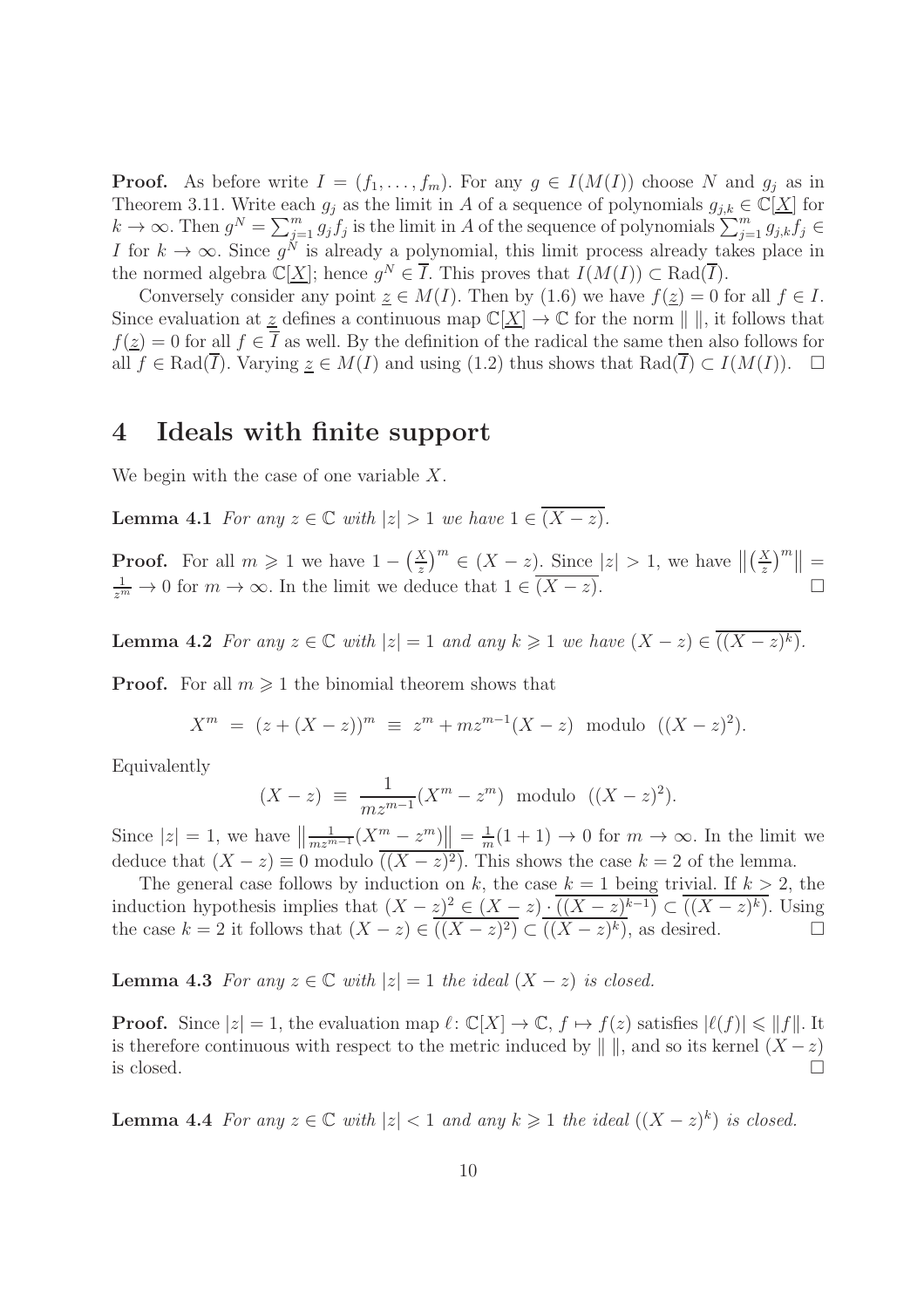**Proof.** For any fixed  $\nu \ge 0$  consider the linear map  $\ell_{\nu} : \mathbb{C}[X] \to \mathbb{C}, f \mapsto f^{(\nu)}(z)$ . For each  $j \geq 0$  we have  $\ell_{\nu}(X^{j}) = j(j-1)\cdots(j-\nu+1)z^{j-\nu}$ . Since  $|z| < 1$ , this value tends to 0 for  $j \to \infty$ . Thus there exists a real number  $c_{\nu} > 0$  such that  $|\ell_{\nu}(X^{j})| \leq c$  for all  $j \geq 0$ . It then follows that  $|\ell_{\nu}(f)| \leq c_{\nu} ||f||$  for all  $f \in \mathbb{C}[X]$ . Therefore  $\ell_{\nu}$  is continuous with respect to  $\| \cdot \|$ , and so its kernel is a closed subspace.

Varying  $\nu$  it now follows that  $((X - z)^k) = \bigcap_{\nu=0}^{k-1} \text{Ker}(\ell_\nu)$  is closed.

Now we return to an arbitrary number of variables.

**Lemma 4.5** For any ideals  $J \subset I \subset \mathbb{C}[X]$  with  $\dim_{\mathbb{C}}(I/J) < \infty$ , if J is closed, so is I.

**Proof.** Consider the seminorm induced by  $\| \|$  on the factor space  $\mathbb{C}[\underline{X}]/J$ . Since J is closed, this seminorm is a norm. As any finite dimensional subspace of a normed C-vector space is closed, it follows that  $I/J \subset \mathbb{C}[\underline{X}]/J$  is closed for the induced norm. Its inverse<br>image  $I \subset \mathbb{C}[X]$  under the projection map is therefore closed for the norm  $\mathbb{L}[\underline{X}]$ image  $I \subset \mathbb{C}[\underline{X}]$  under the projection map is therefore closed for the norm  $\| \cdot \|$ .

For any point  $\underline{z} = (z_1, \ldots, z_n) \in \mathbb{C}^n$  consider the maximal ideal

$$
\mathfrak{m}_{\underline{z}} := (X_1 - z_1, \dots, X_n - z_n) \subset \mathbb{C}[\underline{X}].
$$

**Theorem 4.6** (= 1.8) For any point  $\underline{z} \in \mathbb{C}^n$  and any  $\mathfrak{m}_{\underline{z}}$ -primary ideal  $I \subset \mathbb{C}[\underline{X}]$  we have

$$
\overline{I} = \begin{cases} I + (X_j - z_j)_{1 \leq j \leq n, |z_j| = 1} & \text{if } \underline{z} \in \mathbb{B}^n, \\ (1) & \text{if } \underline{z} \notin \mathbb{B}^n. \end{cases}
$$

**Proof.** We deduce this from the one variable case using the isometric embeddings  $\mathbb{C}[X_j] \hookrightarrow$  $\mathbb{C}[\underline{X}]$  for all  $1 \leqslant j \leqslant n$ . By assumption we have  $\mathfrak{m}_{\underline{z}}^r \subset I$  for some  $r \geqslant 1$ .

If  $|z_j| > 1$  for some j, we have  $1 \in \overline{(X_j - z_j)}$  by Lemma 4.1, and hence  $1 \in \left(\overline{(X_j - z_j)}\right)^r$  $\subset ((X_j - z_j)^r) \subset \overline{I}$ . Thus  $\overline{I} = (1)$ , as desired.

So suppose that  $|z_j| \leq 1$  for all  $1 \leq j \leq n$ . By symmetry we can assume that  $|z_j| < 1$ if  $j \leq m$ , and  $|z_j| = 1$  if  $j > m$ . Since  $(X_j - z_j)^r \in \mathfrak{m}_{\underline{z}}^r \subset I$ , for each  $m < j \leq n$  we have  $(X_j - z_j) \in ((X_j - z_j)^r) \subset \overline{I}$  by Lemma 4.2. Replacing I by  $I + (X_j - z_j)_{m \le j \le n}$  therefore does not change I. Then we have  $J \subset I \subset \mathbb{C}[\underline{X}]$  with the ideal

$$
J := ((X_1 - z_1)^r, \ldots, (X_m - z_m)^r, (X_{m+1} - z_{m+1}), \ldots, (X_n - z_n)).
$$

It remains to show that any ideal I with this property is closed. For this observe that for any indices  $\nu_1, \ldots, \nu_m \geqslant 0$ , the linear map

$$
\mathbb{C}[\underline{X}] \to \mathbb{C}, \ f \mapsto \left(\frac{\partial^{\nu_1}}{\partial X_1^{\nu_1}} \cdots \frac{\partial^{\nu_m}}{\partial X_m^{\nu_m}} f\right)(\underline{z})
$$

is continuous with respect to  $\| \cdot \|$  by the same arguments as in the proofs of Lemmas 4.3 and 4.4. Thus its kernel is closed. Since  $J$  is the intersection of these kernels for all possible indices  $\nu_1, \ldots, \nu_m \in \{0, \ldots, r-1\}$ , it follows that J is closed. With Lemma 4.5 we deduce that J is closed. as desired. that  $I$  is closed, as desired.

Note that Theorem 1.8 yields an explicit description of  $\overline{\mathfrak{m}^r_{\underline{z}}}$  for all  $\underline{z} \in \mathbb{B}^n$  and  $r \geq 1$ .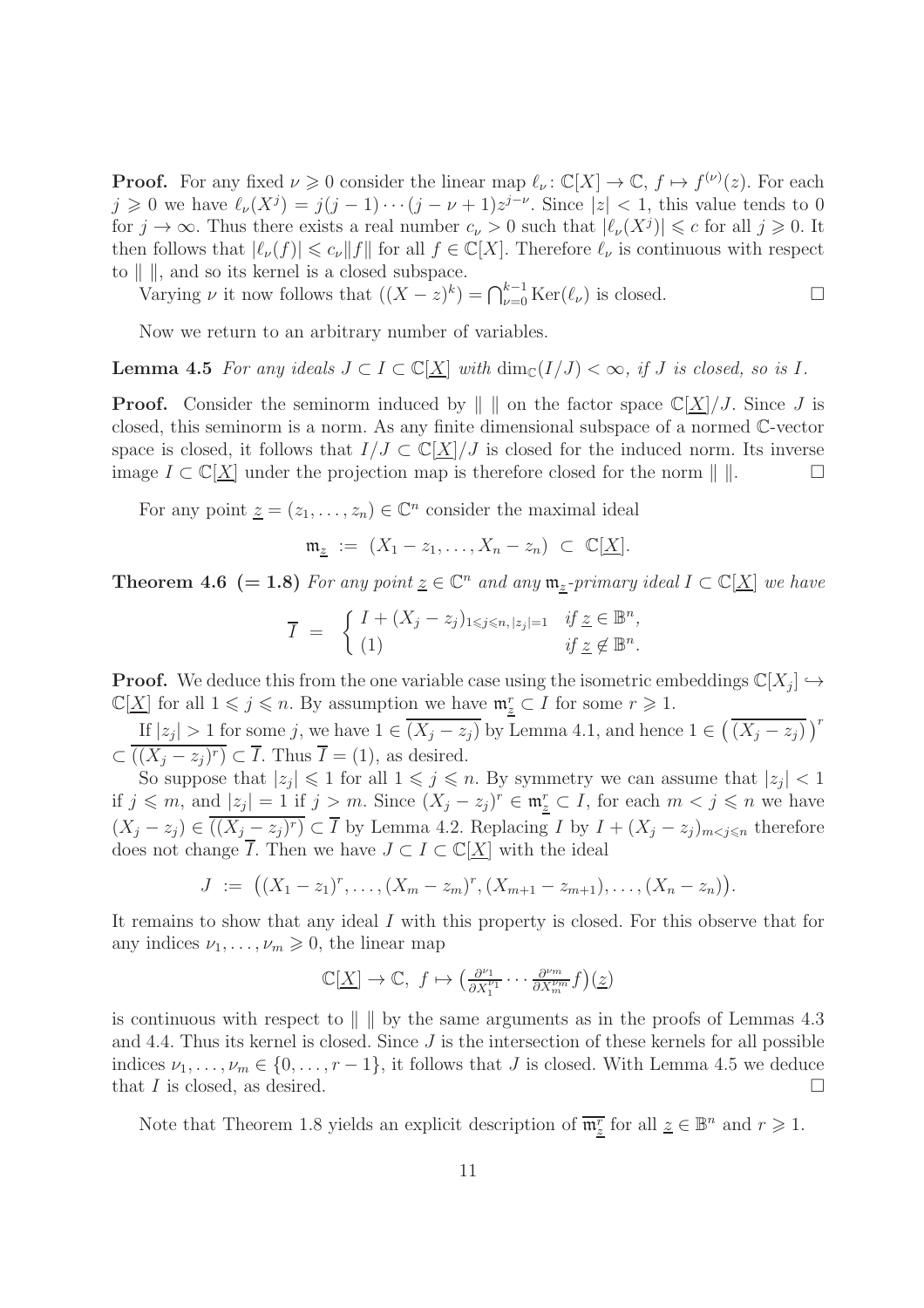**Definition 4.7** To any ideal  $I \subset \mathbb{C}[X]$  we associate the ideal

$$
\widetilde{I}\ :=\ \bigcap_{\underline{z}\in\mathbb{B}^n}\bigcap_{r\geqslant 1}\bigl(I+\overline{\mathfrak{m}^r_{\underline{z}}}\bigr).
$$

**Proposition 4.8** (a)  $\widetilde{I}$  is closed.

- (b)  $I \subset \widetilde{I} \subset I(M(I)).$
- (c)  $I \subset I = I = I$ .
- (d) For any ideals  $I \subset J$  we have  $\widetilde{I} \subset \widetilde{J}$ .
- (e) For any ideals I, J we have  $\widetilde{I} \cdot \widetilde{J} \subset (\widetilde{IJ})$ .

**Proof.** The ideals  $I + \overline{\mathfrak{m}_{z}^{r}}$  are all closed by Lemma 4.5. Thus their intersection is closed, proving (a). Next, the inclusion  $I \subset \tilde{I}$  is obvious. Also, for all  $\underline{z} \in M(I)$  we have  $I \subset \mathfrak{m}_z$ and  $\overline{\mathfrak{m}_{\underline{z}}} = \mathfrak{m}_{\underline{z}}$  and hence  $\widetilde{I} \subset I + \overline{\mathfrak{m}_{\underline{z}}} = \mathfrak{m}_{\underline{z}}$ . Therefore  $\widetilde{I} \subset \bigcap_{\underline{z} \in M(I)} \mathfrak{m}_{\underline{z}} = I(M(I))$ , proving (b). Assertion (d) is a direct consequence of the definition.

Returning to (c), for all  $\underline{z} \in \mathbb{B}^n$  and  $r \geq 1$  the definition implies that  $\widetilde{I} + \overline{\mathfrak{m}^r_{\underline{z}}} \subset$  $\left(I+\overline{\mathfrak{m}^r_{\underline{z}}}\right)+\overline{\mathfrak{m}^r_{\underline{z}}}=I+\overline{\mathfrak{m}^r_{\underline{z}}}$ . Varying  $\underline{z}$  and r it follows that  $\widetilde{I}\subset \widetilde{I}$ . On the other hand, by (a) we have  $I \subset I \subset I$ , which by (d) implies that  $I \subset I \subset I$ . Together this implies the equalities in (d).

Finally in (e), for all  $\underline{z} \in \mathbb{B}^n$  and  $r \geqslant 1$  we have  $\widetilde{I} \cdot \widetilde{J} \subset (I + \overline{\mathfrak{m}^r_{\underline{z}}}) \cdot (J + \overline{\mathfrak{m}^r_{\underline{z}}}) \subset (IJ + \overline{\mathfrak{m}^r_{\underline{z}}}).$ By varying z and r this implies that  $\widetilde{I} \cdot \widetilde{J} \subset \widetilde{(IJ)}$ , as desired.

#### **Theorem 4.9** For any ideal  $I \subset \mathbb{C}[\underline{X}]$  with  $M(I)$  finite we have  $\overline{I} = \widetilde{I}$ .

**Proof.** By Proposition 4.8 (c) we already have  $\overline{I} \subset \widetilde{I}$ . Conversely, by the finiteness of  $M(I)$  and Theorem 1.7 we have Rad $(\overline{I}) = \prod_{\underline{z} \in M(I)} \mathfrak{m}_{\underline{z}}$ . Thus there exists  $r \geq 1$  with  $\prod_{\underline{z}\in M(I)} \mathfrak{m}_{\underline{z}}^r \subset \overline{I}$ . By continuity of addition and multiplication in  $\mathbb{C}[\underline{X}]$  this implies that  $\prod_{\underline{z}\in M(I)} \overline{\mathfrak{m}^r_{\underline{z}}} \subset \overline{I}$ . As the ideals  $I + \overline{\mathfrak{m}^r_{\underline{z}}}$  are primary to mutually distinct maximal ideals, it follows that

$$
\widetilde{I} \subset \bigcap_{\underline{z} \in M(I)} \left( I + \overline{\mathfrak{m}^r_{\underline{z}}} \right) \stackrel{!}{=} \prod_{\underline{z} \in M(I)} \left( I + \overline{\mathfrak{m}^r_{\underline{z}}} \right) \subset \overline{I}.
$$

Together this implies that  $\overline{I} = \widetilde{I}$ .

12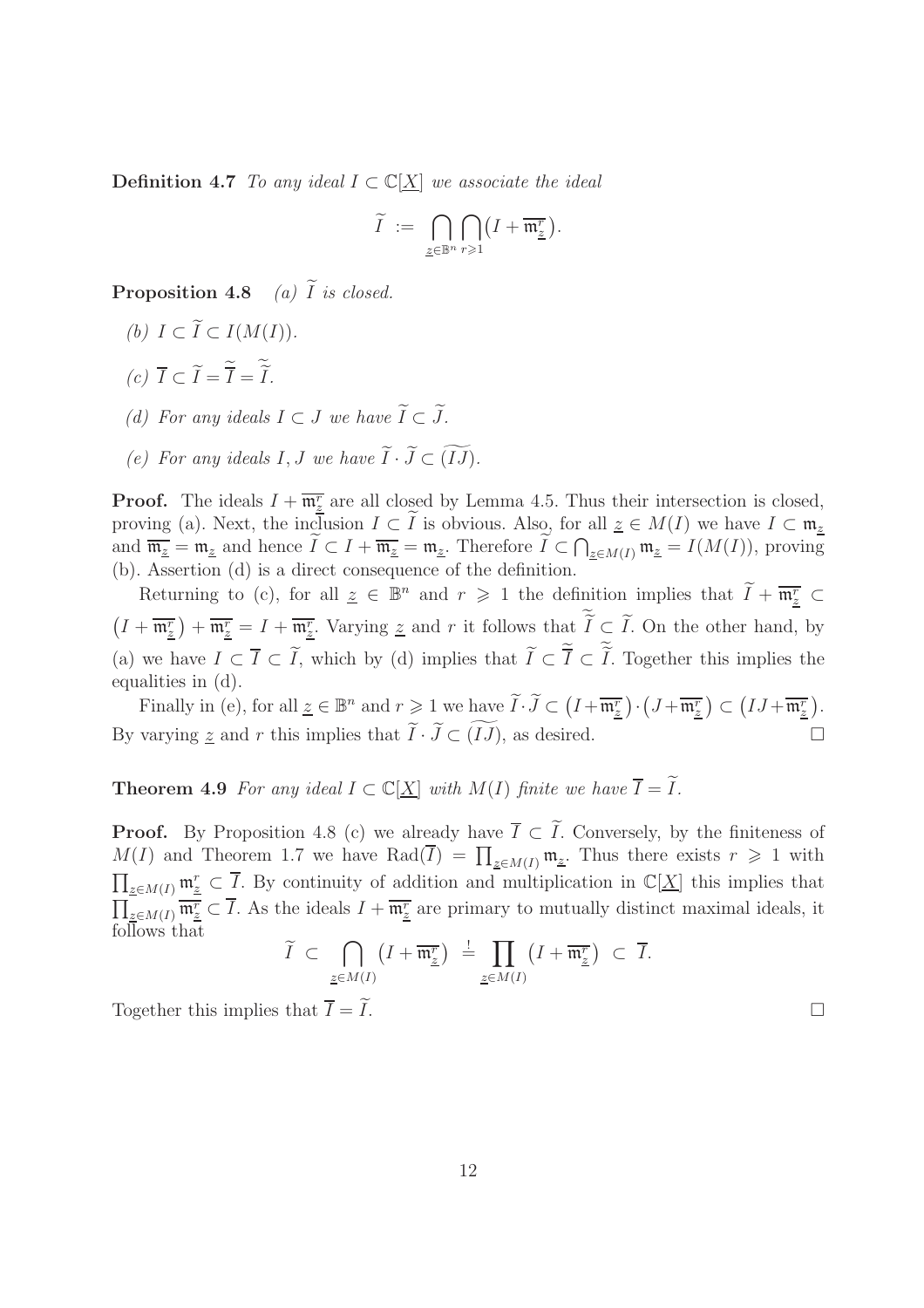#### 5 Plane curves

In the rest of this article we study the case  $n = 2$ .

**Proposition 5.1** For any irreducible polynomial  $f \in \mathbb{C}[X_1, X_2]$  we have precisely one of the following cases:

- (a)  $M((f)) \cap (\mathbb{B}^{\circ})^2 \neq \varnothing$ .
- (b)  $M((f)) = \{z_1\} \times \mathbb{B}$  and  $f = u(X_1 z_1)$  for some  $z_1 \in \partial \mathbb{B}$  and  $u \in \mathbb{C}^\times$ .
- (c)  $M((f)) = \mathbb{B} \times \{z_2\}$  and  $f = u(X_2 z_2)$  for some  $z_2 \in \partial \mathbb{B}$  and  $u \in \mathbb{C}^\times$ .
- (d)  $M((f))$  is infinite and contained in  $(\partial \mathbb{B})^2$ .
- (e)  $M((f))$  is finite and contained in  $(\partial \mathbb{B})^2$ , possibly empty.

Moreover, in the cases (a) through (d) we have  $I(M((f))) = (f)$ .

**Proof.** If  $M((f))$  contains a point  $\underline{z} \in (\mathbb{B}^{\circ})^2$ , it contains a whole neighborhood of  $\underline{z}$  in the irreducible curve  $V((f))$ . Then  $M((f))$  is Zariski dense in  $V((f))$ ; hence  $I(M((f))) = (f)$ , and we have the case (a).

Next suppose that  $M((f))$  contains a point  $\underline{z} = (z_1, z_2) \in \partial \mathbb{B} \times \mathbb{B}^{\circ}$ . If the projection to the first coordinate  $V((f)) \to \mathbb{C}$  is not constant, it is an open map, and so any neighborhood of z contains a point  $(z'_1, z'_2)$  with  $z'_1 \in \mathbb{B}^{\circ}$ . Choosing the neighborhood small enough guarantees that  $z_2' \in \mathbb{B}^{\circ}$  as well, and we are back in the case (a). Otherwise the projection map is constant and the curve must be given by the equation  $X_1 = z_1$ . Then  $M((f)) =$  $\{z_1\} \times \mathbb{B}$  and of course  $I(M((f))) = (f)$ , and we have the case (b).

By symmetry, if  $M((f))$  contains a point from  $\mathbb{B}^{\circ} \times \partial \mathbb{B}$ , we have the case (a) or (c).

If none of these cases applies, we must have  $M((f)) \subset (\partial \mathbb{B})^2$ . If  $M((f))$  is then infinite, it is again Zariski dense in the irreducible curve  $V((f))$ ; hence  $I(M((f))) = (f)$ , and we have the case (d). Otherwise we are left with the case (e).  $\Box$ 

**Proposition 5.2** In the case (a) of Proposition 5.1, for all  $k \geq 1$  we have

$$
\overline{(f^k)} = \widetilde{(f^k)} = (f^k).
$$

**Proof.** Pick any point  $\underline{z} \in M((f)) \cap (\mathbb{B}^{\circ})^2$ . Then for each  $r \geq 1$  we have  $\overline{\mathfrak{m}^r_{\underline{z}}} = \mathfrak{m}^r_{\underline{z}}$  by Theorem 1.8. As the completion of  $\mathbb{C}[\underline{X}]$  for the  $\mathfrak{m}_z$ -adic topology is the power series ring  $\mathbb{C}[[X-z]] := \mathbb{C}[[X_1-z_1, X_2-z_2]],$  we deduce that

$$
\widetilde{(f^k)} \ \subset \ I \ := \ \bigcap_{r \geqslant 1} \left( (f^k) + \mathfrak{m}^r_{\underline{z}} \right) \ = \ \mathbb{C}[\underline{X}] \cap f^k \cdot \mathbb{C}[[\underline{X} - \underline{z}]].
$$

We claim that  $I = (f^k)$ . This, together with the inclusions  $(f^k) \subset \overline{(f^k)} \subset (f^k)$  from Proposition 4.8 yields the desired equalities.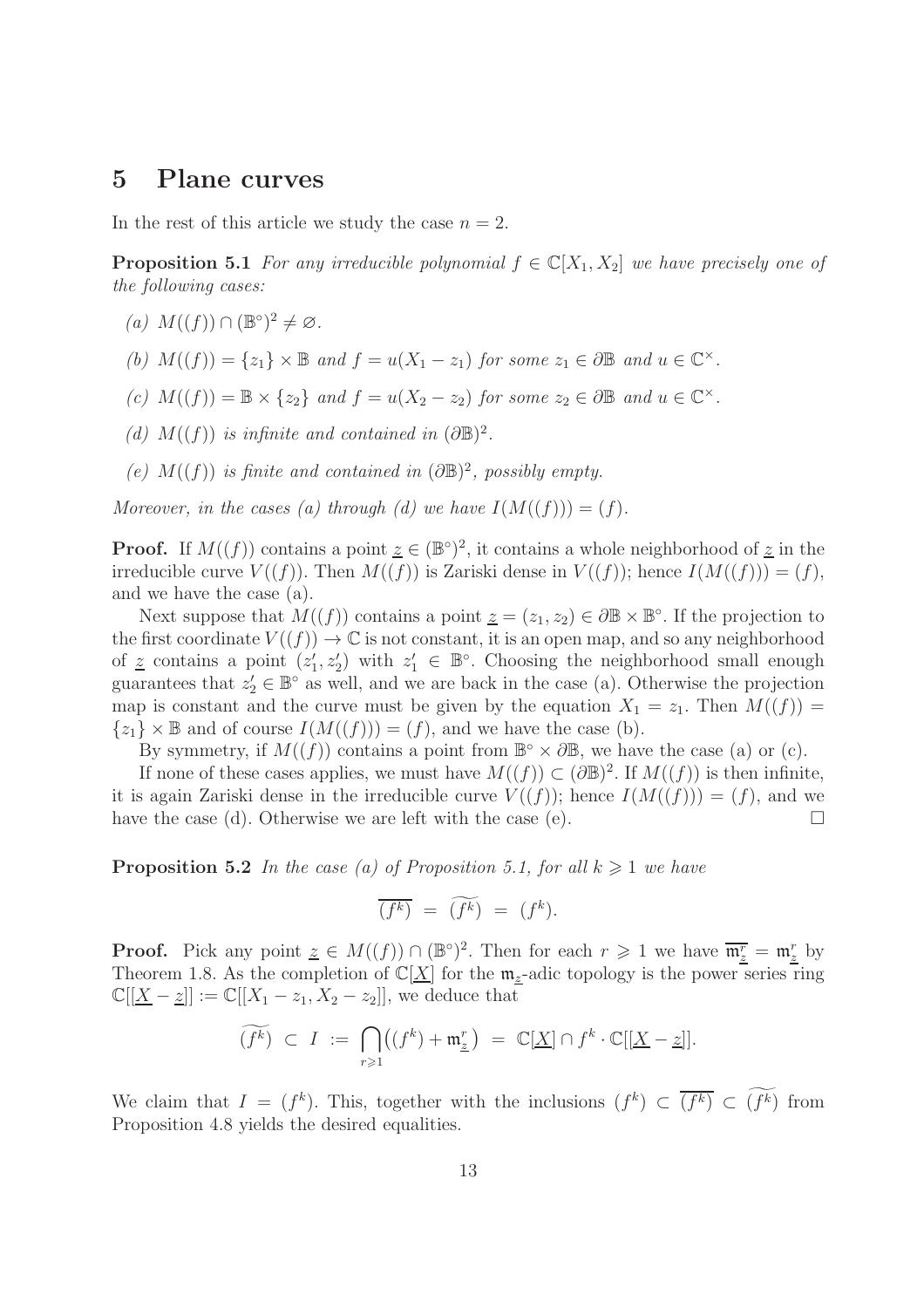To prove the claim observe first that, since f lies in  $\mathfrak{m}_z$ , it is not a unit in  $\mathbb{C}[[X-z]]$ . Thus  $f \cdot \mathbb{C}[[\underline{X} - \underline{z}]]$  is an ideal of height 1 of  $\mathbb{C}[[\underline{X} - \underline{z}]]$ , and so  $\dim_{\mathbb{C}} (\mathbb{C}[[\underline{X} - \underline{z}]]/f \cdot \mathbb{C}[[\underline{X} - \underline{z}]]) = \infty$ . As the image of  $\mathbb{C}[\underline{X}]$  in  $\mathbb{C}[[\underline{X}-\underline{z}]]/f \cdot \mathbb{C}[[\underline{X}-\underline{z}]]$  is dense for the  $(X_1-z_1, X_2-z_2)$ -adic topology, it, too, is infinite dimensional. Thus  $\mathbb{C}[\underline{X}] \cap f \cdot \mathbb{C}[[\underline{X} - \underline{z}]]$  is an ideal of infinite codimension of  $\mathbb{C}[X]$  containing the irreducible polynomial f. This ideal is therefore equal to (f). By induction on k it follows that  $\mathbb{C}[\underline{X}] \cap f^k \cdot \mathbb{C}[[\underline{X} - \underline{z}]] = (f^k)$  for all  $k \geq 1$ , as claimed.  $\Box$ 

**Proposition 5.3** In the cases (b) and (c) of Proposition 5.1, for all  $k \geq 1$  we have

$$
\overline{(f^k)} = \widetilde{(f^k)} = (f).
$$

**Proof.** By symmetry it suffices to consider the case 5.1 (b). Without loss of generality we then have  $f = (X_1 - z_1)$  for some  $z_1 \in \partial \mathbb{B}$ . By Lemma 4.2 and the isometric embedding  $\mathbb{C}[X_1] \hookrightarrow \mathbb{C}[\underline{X}]$  we already know that  $(f) \subset (f^k)$ . On the other hand Proposition 4.8 (c) and (b) implies that  $(f^k) \subset (f^k) \subset (f)$ . Together this yields the desired equalities.  $\Box$ 

In the case (e) of Proposition 5.1 the ideal  $(f^k)$  is described by Theorem 4.9 for all  $k \geq 1$ . The most interesting and difficult case (d) of Proposition 5.1 is treated in the following section.

## 6 Plane curves touching the bidisc

This section is devoted to the case (d) of Proposition 5.1. First we give an explicit description of the curves with this property.

Consider an irreducible polynomial  $f \in \mathbb{C}[X_1, X_2]$  for which  $M((f))$  is infinite and contained in  $(\partial \mathbb{B})^2$ . We view  $\mathbb{C}$  as a subset of the Riemann sphere  $\hat{\mathbb{C}} := \mathbb{C} \cup \{\infty\} \cong$  $\mathbb{P}^1(\mathbb{C})$ , and let  $C \subset \hat{\mathbb{C}}^2$  denote the closure of the curve  $V(f)$ . Let  $\pi: \tilde{C} \to C$  denote the normalization of C, so that  $\tilde{C}$  is an irreducible smooth projective algebraic curve over  $\mathbb{C}$ . Let  $\pi_j : \tilde{C} \to \tilde{\mathbb{C}}$  denote the composite of  $\pi$  with the projection to the j-th factor. Recall that the Möbius transformation  $\mu(z) := i \frac{1-z}{1+z}$  $\frac{1-z}{1+z}$  is an automorphism of  $\hat{\mathbb{C}}$  with

$$
\mu(\partial \mathbb{B}) = \hat{\mathbb{R}} := \mathbb{R} \cup \{\infty\} \cong \mathbb{P}^1(\mathbb{R}) \text{ and}
$$

$$
\mu(\mathbb{B}^{\circ}) = \mathbb{H} := \{z \in \mathbb{C} \mid \text{Im}(z) > 0\}.
$$

**Proposition 6.1** (a) The curve  $(\mu \times \mu)(C) \subset \hat{C}^2$  is defined over  $\mathbb{R}$ .

(b) We have  $C \cap (\partial \mathbb{B} \times \hat{\mathbb{C}}) = C \cap (\hat{\mathbb{C}} \times \partial \mathbb{B}) = C \cap (\partial \mathbb{B})^2$ .

- (c) The bidegree  $(d_1, d_2)$  of  $C \subset \hat{C}^2$  satisfies  $d_1, d_2 \geq 1$ .
- (d) For each j the map  $\pi_j : \tilde{C} \to \hat{\mathbb{C}}$  is unramified over  $\partial \mathbb{B}$ .
- (e) For each  $z \in \partial \mathbb{B}$  we have  $|\pi_1^{-1}(z)| = d_2$  and  $|\pi_2^{-1}(z)| = d_1$ .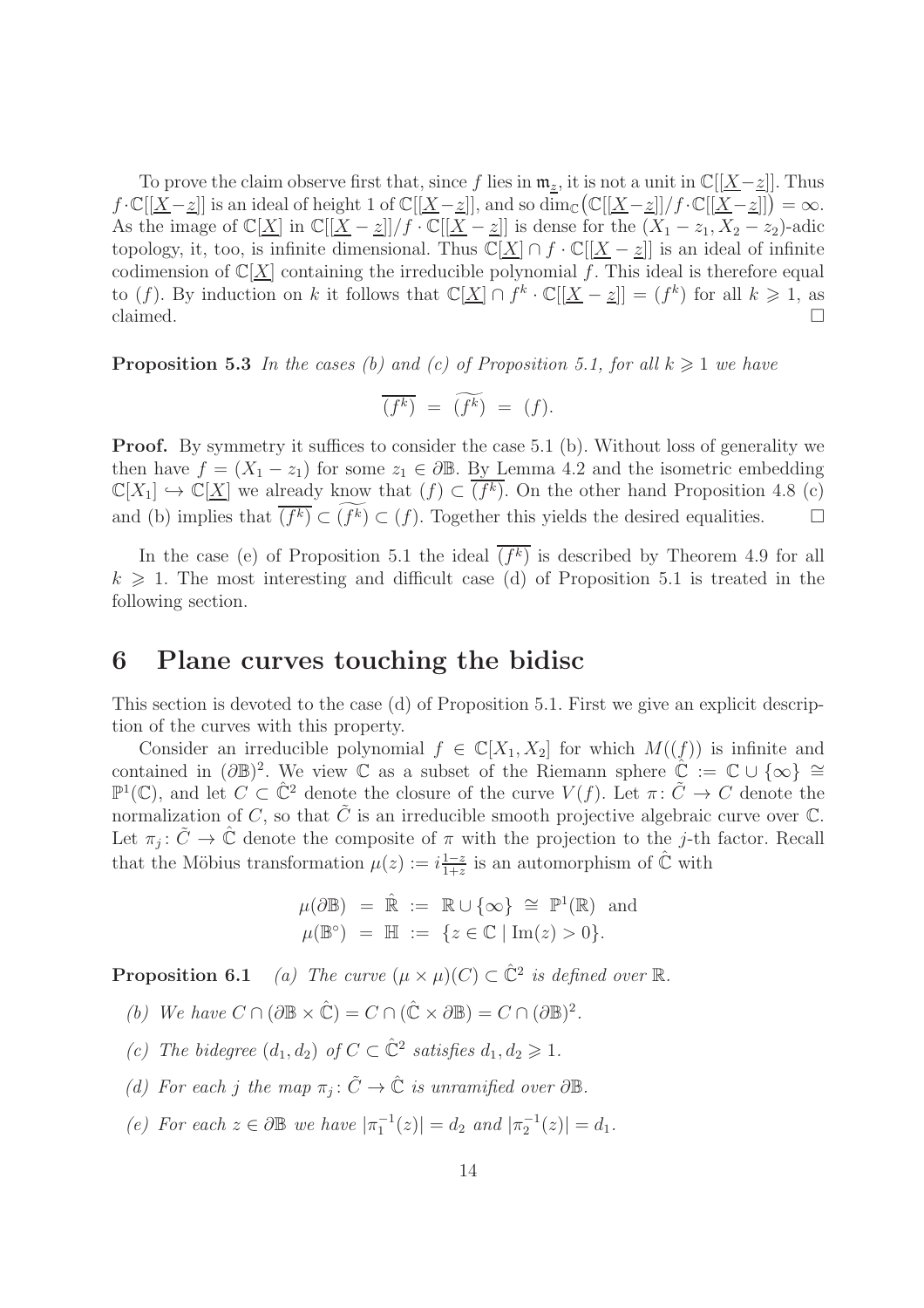**Proof.** By construction  $C' := (\mu \times \mu)(C)$  is an irreducible curve in  $\hat{\mathbb{C}}^2$  with infinitely many points in  $\mathbb{R}^2$ ; hence it is defined over  $\mathbb{R}$ , proving (a). Also, by assumption we have  $C \cap (\partial \mathbb{B} \times \mathbb{B}^{\circ}) = \varnothing$ , which is equivalent to  $C' \cap (\hat{\mathbb{R}} \times \mathbb{H}) = \varnothing$ . Since  $C'$  is defined over  $\mathbb{R}$ , by complex conjugation it follows that  $C' \cap (\mathbb{R} \times (-\mathbb{H})) = \emptyset$ . Thus  $C' \cap (\mathbb{R} \times \mathbb{C}) \subset \mathbb{R}^2$  and hence  $C \cap (\partial \mathbb{B} \times \hat{\mathbb{C}}) \subset (\partial \mathbb{B})^2$ . By symmetry we obtain (b).

Next, if one coefficient of the bidegree of  $C$  were 0, the curve would have the form  $\{z_1\} \times \mathbb{C}$  or  $\mathbb{C} \times \{z_2\}$  and we would have the case (b) or (c) of Proposition 5.1. This shows  $(c).$ 

Now consider a point  $\tilde{c} \in \tilde{C}$  with image  $(z_1, z_2) := \pi(\tilde{c}) \in \tilde{C}^2$ . By (b) we have  $z_1 \in \partial \mathbb{B}$ if and only if  $z_2 \in \partial \mathbb{B}$ . Assume this to be the case. After substituting each  $X_j$  by  $z_j X_j$ , we may without loss of generality assume that each  $z_j = 1$ . Then  $\mu(\pi_j(\tilde{c})) = 0$ . By (c) the map  $\pi_j$  is non-constant of degree  $d_{3-j}$ . Let  $e_j \geq 1$  denote its ramification degree at  $\tilde{c}$ . Choose a local chart of  $\tilde{C}$  at  $\tilde{c}$  with parameter z, such that  $\mu(\pi_1(z)) = z^{e_1}$ . Then locally at  $\tilde{c}$ , the inverse image  $\pi_1^{-1}(\partial \mathbb{B}) = (\mu \circ \pi_1)^{-1}(\hat{\mathbb{R}})$  consists of the  $2e_1$  rays  $\zeta \mathbb{R}^{\geq 0}$  for all  $\zeta \in \mathbb{C}$ with  $\zeta^{2e_1} = 1$ . Likewise, locally near  $\tilde{c}$  we have  $\mu(\pi_2(z)) = z^{e_2}u(z)$ , where u is analytic at 0 with  $u(0) \neq 0$ . The inverse image  $\pi_2^{-1}(\partial \mathbb{B}) = (\mu \circ \pi_2)^{-1}(\mathbb{R})$  thus consists of  $2e_2$  smooth curve segments emanating from  $\tilde{c}$ . But by (b) the two inverse images coincide. Thus  $e_1$  and  $e_2$  are equal, say to  $e \geq 1$ .

By the equality of the inverse images, we can now say that there exists  $\varepsilon > 0$  such that for all  $\zeta \in \mathbb{C}$  with  $\zeta^{2e} = 1$  and all real numbers  $t \in ]0, \varepsilon[$  we have  $\mu(\pi_2(\zeta t)) = (\zeta t)^e u(\zeta t) \in \mathbb{R}$ . Since  $\zeta^e = \pm 1$ , this is equivalent to  $u(\zeta t) \in \mathbb{R}$ . Consider the power series expansion  $u(z) = \sum_{k\geqslant 0} u_k z^k$ . Then the case  $\zeta = 1$  and the identity theorem for power series implies that all  $u_k \in \mathbb{R}$ . For arbitrary  $\zeta$  the condition is thus equivalent to  $\sum_{k\geqslant 0} u_k(\zeta^k - \zeta^{-k})t^k =$  $u(\zeta t) - \overline{u(\zeta t)} = 0$ . Therefore  $u_k(\zeta^k - \zeta^{-k}) = 0$  for all  $k \geq 0$ . Taking  $\zeta$  to be a root of unity of precise order 2e, it follows that  $u_k = 0$  for all  $k \geq 0$  which are not multiples of e. This means that  $u(z) = v(z^e)$  for a second analytic function v. We conclude that locally near  $\tilde{c}$ , both  $\mu \circ \pi_1$  and  $\mu \circ \pi_2$ , and hence both  $\pi_1$  and  $\pi_2$ , factor through the map  $z \mapsto z^e$ . But since the map  $\pi: \tilde{C} \to C$  is an isomorphism outside finitely many points, this is only possible with  $e = 1$ . This proves (d).

Finally, (c) and (d) together imply (e).  $\Box$ 

Now we turn to the proof of Theorem 1.9. To ease notation we rename the variables  $(X_1, X_2)$  to  $(X, Y)$ . Let A denote the ring of all power series in  $\mathbb{C}[[X, Y]]$  satisfying

(6.2) 
$$
\|\sum_{j,k} a_{jk} X^j Y^k\| := \sum_{j,k} |a_{jk}| < \infty
$$

Equivalently this is the ring of all power series that converge absolutely on  $\mathbb{B}^2$ , or again the Banach algebra completion of  $\mathbb{C}[X, Y]$  with respect to  $\| \cdot \|$ . For any real number  $0 < r < 1$ we set

$$
(6.3) \t\t fr(X,Y) := f(X,rY).
$$

Since by assumption f vanishes nowhere on  $\mathbb{B} \times \mathbb{B}^{\circ}$ , the polynomial  $f_r$  vanishes nowhere on  $\mathbb{B}^2$ . Thus it is non-zero on a whole neighborhood of  $\mathbb{B}^2$ , and therefore invertible in A.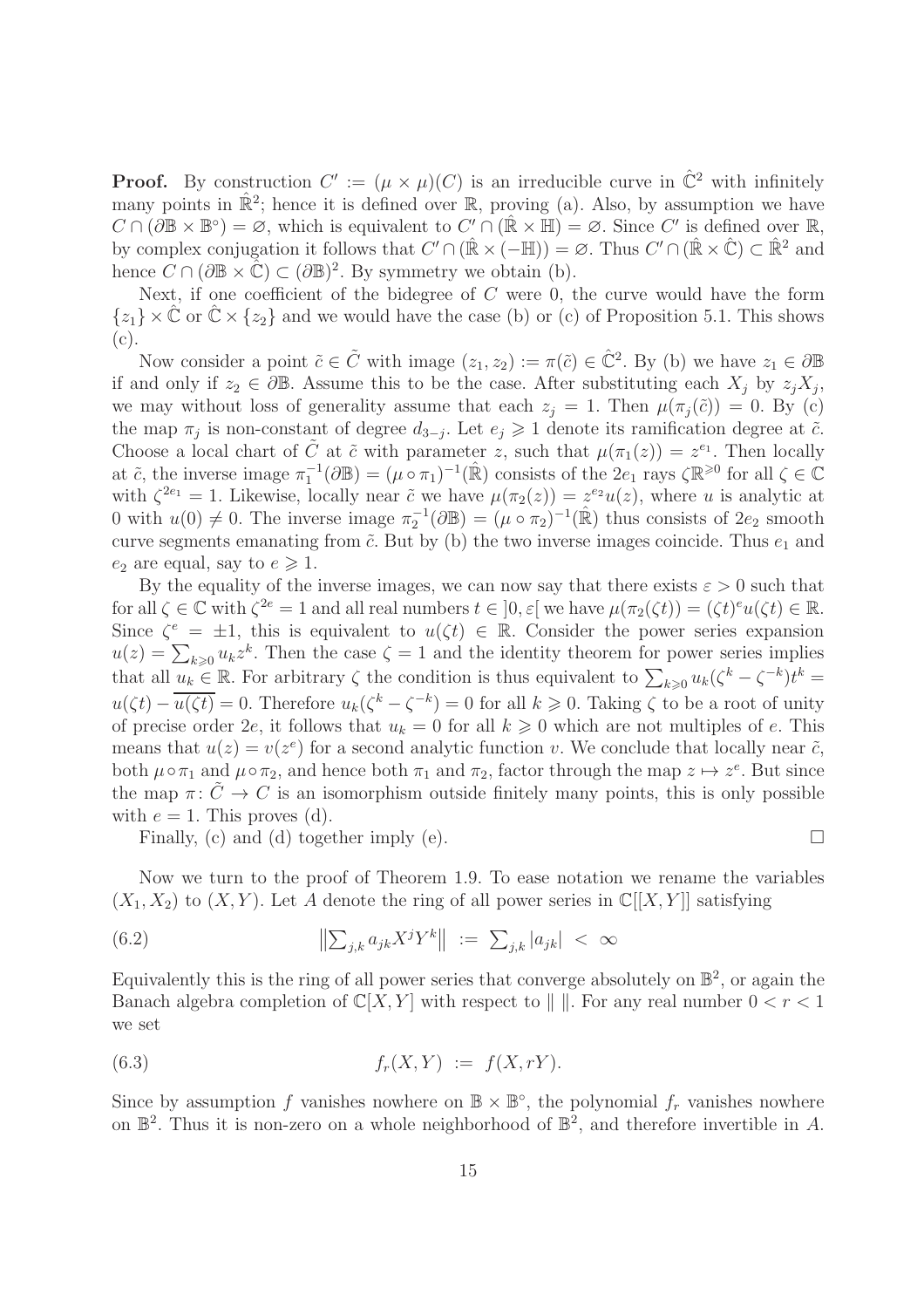The main point in the proof will be Proposition 6.11, which asserts that the functions  $\frac{f}{f_r}$ for  $r \nearrow 1$  constitute something like an *approximate identity* for the ideal  $(f)$  (compare Mortini-von Renteln [14, page 223]). Abbreviate  $\partial_Y := \frac{\partial}{\partial Y}$ . For any  $\ell \geq 0$  write

(6.4) 
$$
g_{\ell} := \frac{\partial_Y^{\ell} f}{f} = \sum_{k \geq 0} g_{\ell k}(X) Y^{k} = \sum_{k,j \geq 0} a_{\ell k j} X^{j} Y^{k}.
$$

By Proposition 6.1 (c) the polynomial f has degree  $d_2$  with respect to Y; hence  $g_{\ell} = 0$  for all  $\ell > d_2$ .

**Lemma 6.5** For all  $\ell$  and k and all  $x \in \partial \mathbb{B}$  we have

$$
|g_{\ell k}(x)| = O((k+1)^{\ell-1}),
$$

where the implicit constant is independent of  $\ell$ ,  $k$ , and  $x$ .

**Proof.** By assumption the polynomial  $f(X, 0)$  vanishes nowhere on B. For any  $x \in \partial \mathbb{B}$ Proposition 6.1 (e) therefore shows that

$$
f(x,Y) = f(x,0) \cdot \prod_{\tilde{c} \in \pi_1^{-1}(x)} \left(1 - \frac{Y}{\pi_2(\tilde{c})}\right).
$$

By the Leibniz formula it follows that

$$
\partial_Y^{\ell} f(x, Y) = f(x, 0) \cdot \sum_{\substack{I \subset \pi_1^{-1}(x) \\ |I| = \ell}} \prod_{\tilde{c} \in I} \left( -\frac{1}{\pi_2(\tilde{c})} \right) \cdot \prod_{\tilde{c} \in \pi_1^{-1}(x) \setminus I} \left( 1 - \frac{Y}{\pi_2(\tilde{c})} \right).
$$

Thus

$$
g_{\ell}(x, Y) = \sum_{\substack{I \subset \pi_1^{-1}(x) \\ |I| = \ell}} \prod_{\tilde{c} \in I} \left( \left( -\frac{1}{\pi_2(\tilde{c})} \right) / \left( 1 - \frac{Y}{\pi_2(\tilde{c})} \right) \right)
$$
  
\n
$$
= \sum_{\substack{I \subset \pi_1^{-1}(x) \\ |I| = \ell}} \prod_{\tilde{c} \in I} \left( \sum_{j \geqslant 1} \frac{-Y^{j-1}}{\pi_2(\tilde{c})^j} \right)
$$
  
\n
$$
= \sum_{\substack{I \subset \pi_1^{-1}(x) \\ |I| = \ell}} \sum_{j: I \to \mathbb{Z}^{\geqslant 1}} (-1)^{\ell} \cdot \prod_{\tilde{c} \in I} \frac{Y^{j(\tilde{c})-1}}{\pi_2(\tilde{c})^{j(\tilde{c})}}
$$
  
\n
$$
= \sum_{\substack{j: \pi_1^{-1}(x) \to \mathbb{Z}^{\geqslant 0} \\ |\{\tilde{c}|j(\tilde{c}) > 0\}| = \ell}} (-1)^{\ell} \cdot \left( \prod_{\tilde{c} \in \pi_1^{-1}(x)} \frac{1}{\pi_2(\tilde{c})^{j(\tilde{c})}} \right) \cdot Y^{\sum_{\tilde{c}} j(\tilde{c}) - \ell}
$$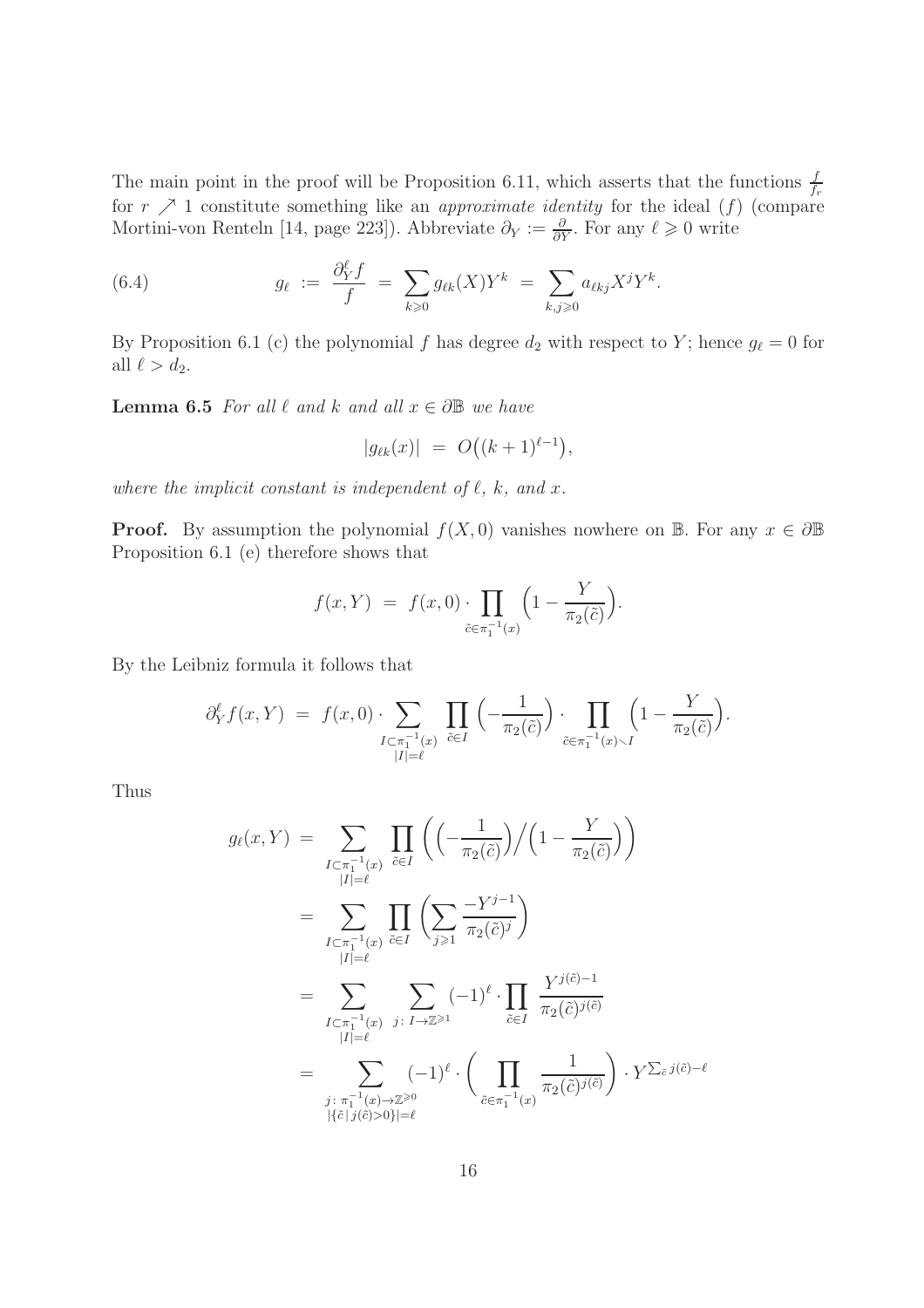For any  $k \geqslant 0$  we therefore have

(6.6) 
$$
g_{\ell k}(x) = \sum_{j \in N_{\ell,k}(x)} (-1)^{\ell} \cdot \prod_{\tilde{c} \in \pi_1^{-1}(x)} \frac{1}{\pi_2(\tilde{c})^{j(\tilde{c})}}
$$

where  $N_{\ell,k}(x)$  denotes the set of all maps  $j: \pi_1^{-1}(x) \to \mathbb{Z}^{\geq 0}$  satisfying  $|\{\tilde{c} | j(\tilde{c}) > 0\}| = \ell$ and  $\sum_{\tilde{c}} j(\tilde{c}) - \ell = k$ . But by Proposition 6.1 (b), for all  $\tilde{c} \in \pi_1^{-1}(x)$  we have  $|\pi_2(\tilde{c}))| = 1$ . Since  $|\pi_1^{-1}(x)| = d_2$  by Proposition 6.1 (e), it follows that

$$
|g_{\ell k}(x)| \leqslant |N_{\ell,k}(x)| = \binom{d_2}{\ell} \cdot \binom{\ell+k-1}{\ell-1}.
$$

Here the right hand side is 0 for  $\ell > d_2$ , and a polynomial of degree  $\ell - 1$  in k otherwise.<br>The desired estimate follows. The desired estimate follows.

**Lemma 6.7** There exists  $M > 0$  such that for all  $\ell$  and  $k$  we have

$$
\sum_{j>kM} |a_{\ell kj}| = O((k+1)^{\ell-1}),
$$

where the implicit constant is independent of  $\ell$  and  $k$ .

**Proof.** Recall that by Proposition 6.1 (b) and (d), for any  $x \in \partial \mathbb{B}$  and any  $\tilde{c} \in \pi_1^{-1}(x)$ we have  $|\pi_2(\tilde{c})| = 1$ , and  $\pi_1$  is unramified at  $\tilde{c}$ . By continuity it follows that for any x in a suitable neighborhood of  $\partial \mathbb{B}$  and any  $\tilde{c} \in \pi_1^{-1}(x)$  we have  $|\pi_2(\tilde{c})| \geq \frac{1}{2}$  $\frac{1}{2}$ , and  $\pi_1$  is unramified at  $\tilde{c}$ . Also, since  $f(x, 0)$  vanishes nowhere on  $\partial \mathbb{B}$ , the same holds in a neighborhood. Choose  $\rho > 1$  such that the slightly larger circle  $\rho \cdot \partial \mathbb{B}$  is contained in both neighborhoods. Then for all  $x \in \rho \cdot \partial \mathbb{B}$ , the formula (6.6) remains true. Using  $|\pi_2(\tilde{c})| \geqslant \frac{1}{2}$  $\frac{1}{2}$  it now yields the estimate

$$
|g_{\ell k}(x)| \leq |N_{\ell,k}(x)| \cdot 2^{\ell+k} = O((k+1)^{\ell-1}2^k).
$$

Plugging this into the Cauchy integral formula, for any  $j \geqslant 0$  we deduce that

$$
|a_{\ell kj}| \ = \ \left| \frac{1}{2\pi i} \int_{\rho \cdot \partial \mathbb{B}} g_{\ell k}(x) \, \frac{dx}{x^{j+1}} \right| \ \leq \ \frac{1}{2\pi} \int_{\rho \cdot \partial \mathbb{B}} |g_{\ell k}(x)| \, \frac{|dx|}{\rho^{j+1}} \ = \ O\big((k+1)^{\ell-1} 2^k \rho^{-j}\big).
$$

Summing the geometric series  $\sum_{j>kM} \rho^{-j} = \rho^{-kM}/(\rho - 1)$ , we obtain the estimate

$$
\sum_{j>kM} |a_{\ell kj}| = O((k+1)^{\ell-1} 2^k \rho^{-kM}).
$$

Any  $M > 0$  with  $\rho^M \geq 2$  thus has the desired property.

**Lemma 6.8** For all  $\ell$  and  $k$  we have

$$
\|g_{\ell k}\| = O\big((k+1)^{\ell - \frac{1}{2}}\big),\,
$$

where the implicit constant is independent of  $\ell$  and  $k$ .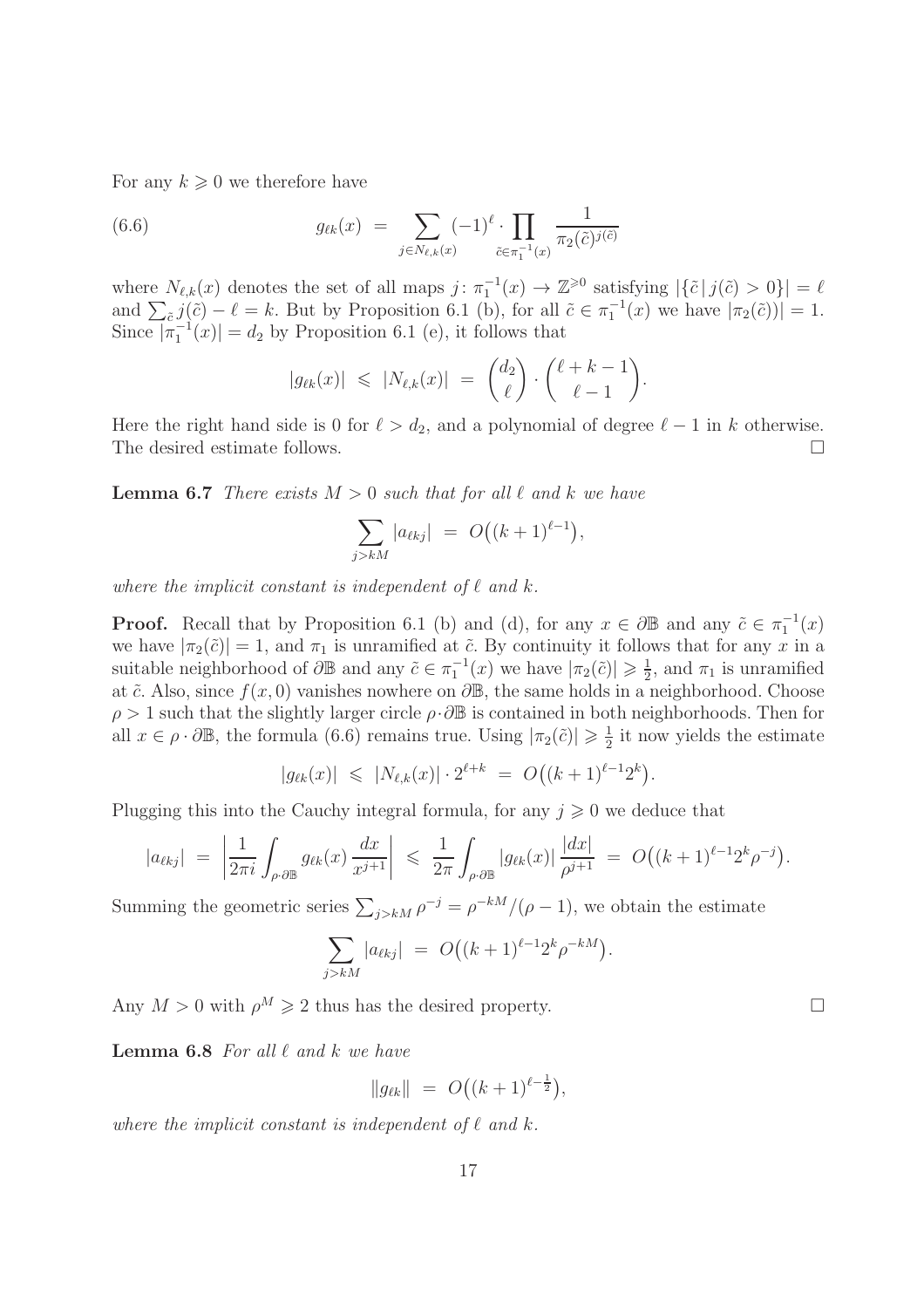**Proof.** By (6.4) we have  $g_{\ell k} = \sum_{j\geqslant 0} a_{\ell kj} X^j$ . Thus by the Parseval identity  $(\sum_{j\geqslant 0} |a_{\ell kj}|^2)^{\frac{1}{2}}$ is equal to the  $L^2$ -norm of the function  $g_{\ell k}|\partial \mathbb{B}$ . It is therefore less than or equal to the  $L^{\infty}$ -norm of  $g_{\ell k}$ |∂ $\mathbb{B}$ . By Lemma 6.5 it follows that

$$
\left(\sum_{j\geqslant 0} |a_{\ell kj}|^2\right)^{\frac{1}{2}} = O\big((k+1)^{\ell-1}\big).
$$

For any fixed  $M > 0$ , with the Cauchy-Schwarz inequality we deduce that

$$
\sum_{0 \leq j \leq kM} |a_{\ell kj}| \leq \left(\sum_{0 \leq j \leq kM} |a_{\ell kj}|^2\right)^{\frac{1}{2}} \cdot \left(\sum_{0 \leq j \leq kM} 1\right)^{\frac{1}{2}} \leq O\left((k+1)^{\ell-1}\right) \cdot (kM+1)^{\frac{1}{2}}.
$$

Combining this with the estimate from Lemma 6.7 for a suitable choice of  $M > 0$  we conclude that

$$
||g_{\ell k}|| = \sum_{j\geqslant 0} |a_{\ell k j}| = O((k+1)^{\ell-1}) \cdot (kM+1)^{\frac{1}{2}} = O((k+1)^{\ell-\frac{1}{2}}),
$$

as desired.  $\Box$ 

**Lemma 6.9** For all  $\ell$  and all  $0 < r < 1$  we have

$$
||g_{\ell}(X,rY)|| = O((1-r)^{-\ell - \frac{1}{2}}),
$$

where the implicit constant is independent of  $\ell$  and  $r$ .

Proof. By (6.4) and Lemma 6.8 we have

$$
||g_{\ell}(X,rY)|| = \Big\|\sum_{k\geqslant 0} g_{\ell k}(X)r^kY^k\Big\| = \sum_{k\geqslant 0} ||g_{\ell k}(X)||r^k = O\Big(\sum_{k\geqslant 0} (k+1)^{\ell-\frac{1}{2}}r^k\Big).
$$

The usual integral estimate and the substitution  $t = \frac{-s}{\log s}$  $\frac{-s}{\log r}$  yield

$$
\sum_{k\geqslant 0} (k+1)^{\ell-\frac{1}{2}} r^k \leqslant \int_0^\infty (t+1)^{\ell-\frac{1}{2}} r^{t-1} dt
$$
\n
$$
= \int_0^\infty \left(1 - \frac{s}{\log r}\right)^{\ell-\frac{1}{2}} \cdot \frac{e^{-s}}{r} \cdot \frac{-ds}{\log r}
$$
\n
$$
= \left(\frac{-1}{\log r}\right)^{\ell+\frac{1}{2}} \cdot \frac{1}{r} \cdot \int_0^\infty (s - \log r)^{\ell-\frac{1}{2}} \cdot e^{-s} ds.
$$

Since  $\frac{-1}{\log r} \sim \frac{1}{1-r}$  $\frac{1}{1-r}$  for  $r \nearrow 1$ , and the integral converges to a finite value, the desired estimate follows.  $\square$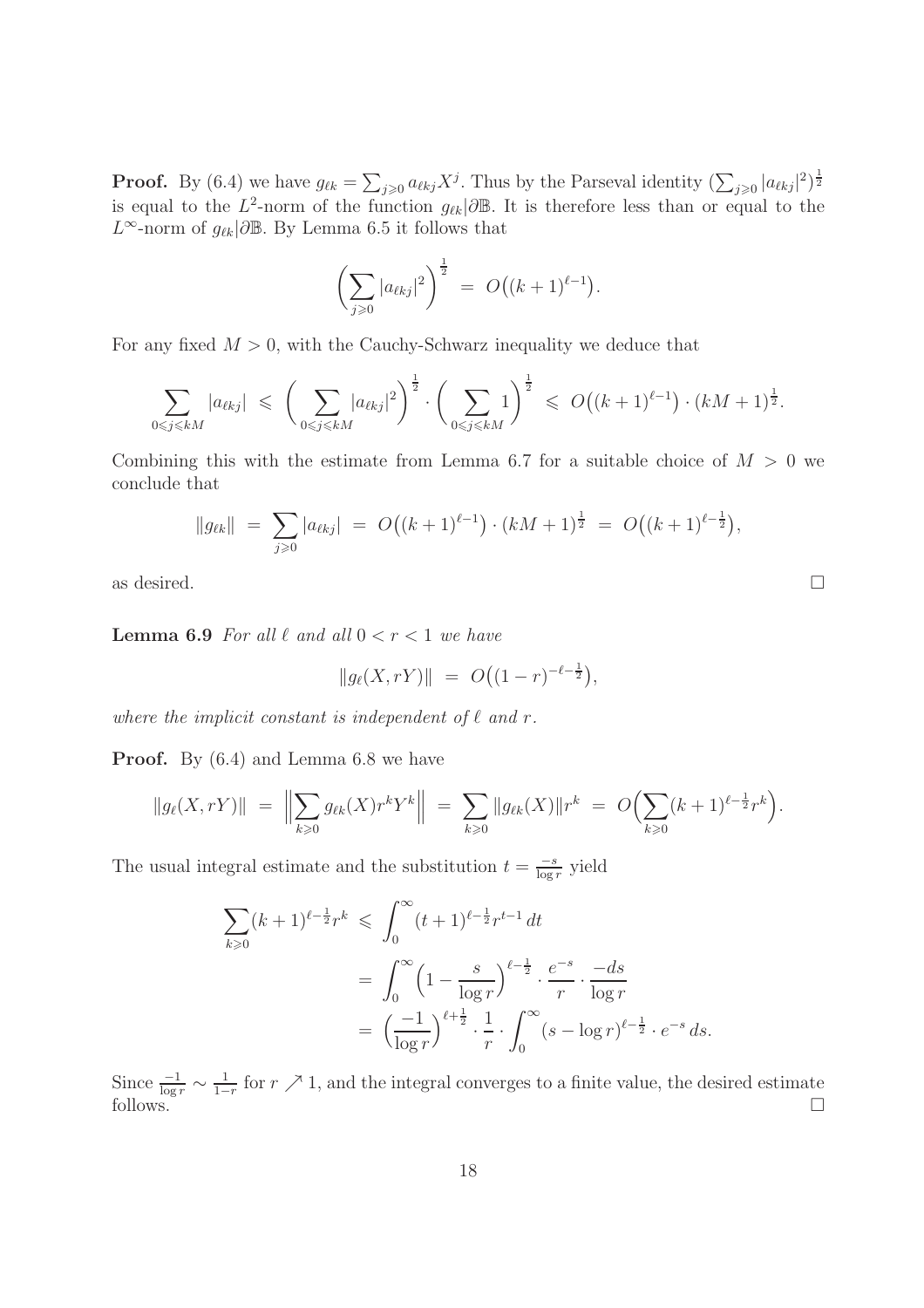**Lemma 6.10** For  $r \nearrow 1$  we have

$$
\left\| \frac{f}{f_r} \right\| \ = \ O\big((1-r)^{-\frac{1}{2}}\big).
$$

**Proof.** The formal Taylor expansion of  $f(X, Y)$  at  $Y = Y_0$  reads

$$
f(X,Y) = \sum_{0 \le \ell \le d_2} (\partial_Y^{\ell} f)(X,Y_0) \cdot \frac{(Y - Y_0)^{\ell}}{\ell!}.
$$

Substituting  $Y_0 = rY$  and using (6.4) we deduce that

$$
\frac{f}{f_r}(X,Y) = \sum_{0 \le \ell \le d_2} \frac{(\partial_Y^{\ell} f)(X,rY)}{f(X,rY)} \cdot \frac{(Y-rY)^{\ell}}{\ell!} \n= \sum_{0 \le \ell \le d_2} g_{\ell}(X,rY) \cdot \frac{(1-r)^{\ell}}{\ell!} \cdot Y^{\ell}.
$$

Since  $||g_{\ell}(X,rY) \cdot (1-r)^{\ell}|| = O((1-r)^{-\frac{1}{2}})$  by Lemma 6.9, the estimate follows.  $\square$ 

**Proposition 6.11** For  $r \nearrow 1$  we have

$$
\left\| \frac{f^2}{f_r} - f \right\| \ = \ O\big((1 - r)^{\frac{1}{2}}\big).
$$

**Proof.** Combining  $||f - f_r|| = O(1 - r)$  and Lemma 6.10 yields

$$
\left\| \frac{f^2}{f_r} - f \right\| = \left\| (f - f_r) \frac{f}{f_r} \right\| \le \|f - f_r\| \cdot \left\| \frac{f}{f_r} \right\| = O(1 - r) \cdot O((1 - r)^{-\frac{1}{2}}),
$$
  
as desired.

**Theorem 6.12** (= 1.9) In the case (d) of Proposition 5.1, for all  $k \geq 1$  we have

$$
\overline{(f^k)} = \widetilde{(f^k)} = (f).
$$

**Proof.** For each  $0 < r < 1$ , since  $\frac{1}{f_r} \in A$ , there exists a polynomial  $h_r \in \mathbb{C}[X, Y]$  with  $||h_r - \frac{1}{f_r}$  $\frac{1}{f_r}$   $\leq$   $(1-r)^{\frac{1}{2}}$ . Using Proposition 6.11 we deduce that

$$
\left\|f^2h_r - f\right\| \leq \|f^2\| \cdot \left\|h_r - \frac{1}{f_r}\right\| + \left\|\frac{f^2}{f_r} - f\right\| = O\big((1-r)^{\frac{1}{2}}\big).
$$

As this tends to 0 for  $r \nearrow 1$ , it follows that f lies in the closure of the ideal  $(f^2) \subset \mathbb{C}[X, Y]$ . By induction on k, as in the proof of Lemma 4.2, we deduce that  $f \in (f^k)$  for all  $k \geq 1$ . Using Proposition 4.8 (c) and (b) we conclude that

$$
(f) \ \subset \ \overline{(f^k)} \ \subset \ \widetilde{(f^k)} \ \subset \ I(M((f^k))) \ = \ (f).
$$

The desired equalities follow.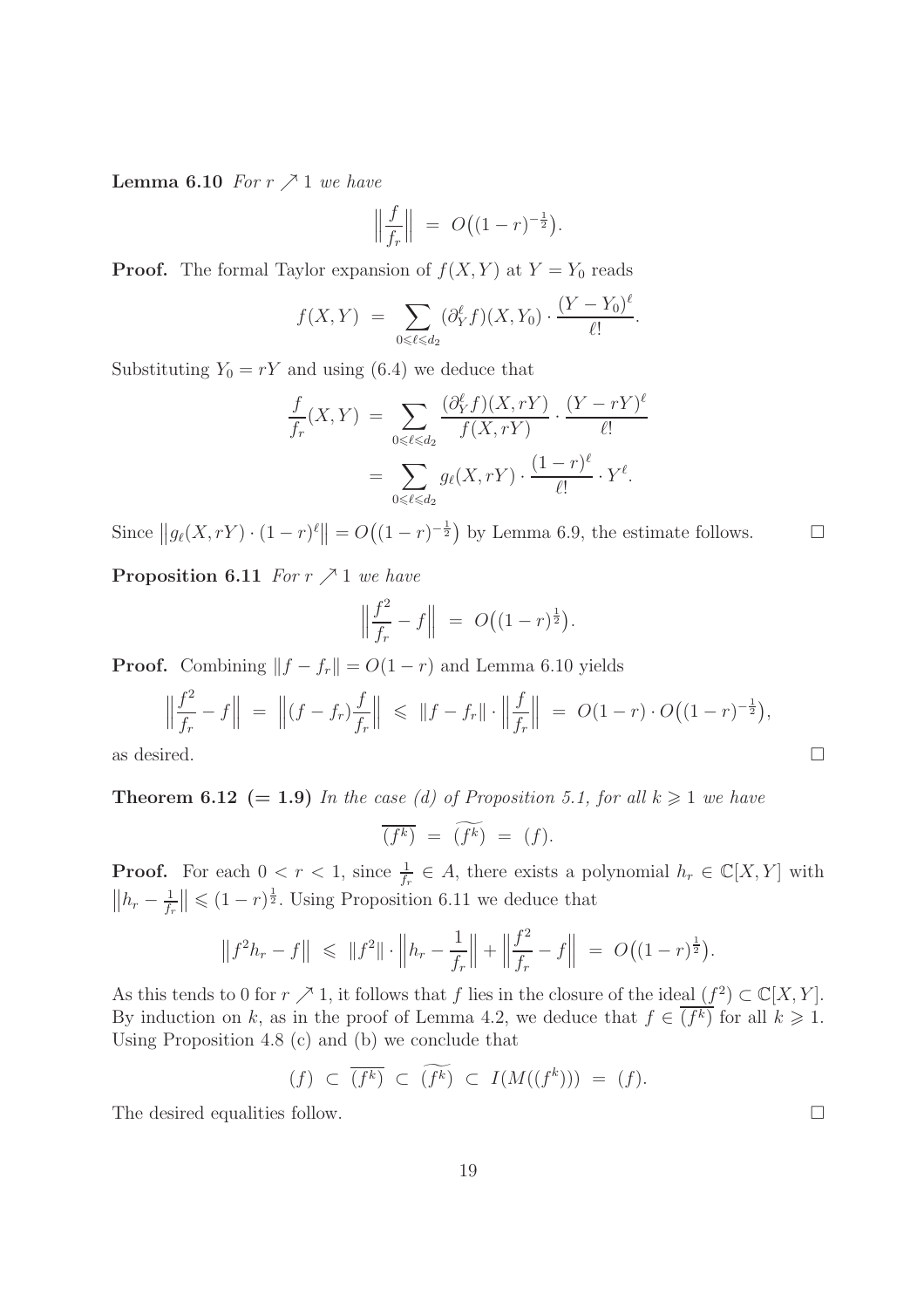#### 7 General case in the plane

We keep  $n = 2$ .

**Lemma 7.1** Consider any non-zero polynomial  $f \in \mathbb{C}[\underline{X}]$ , any point  $\underline{z} = (z_1, z_2) \in \mathbb{B}^2$ , and any closed  $\mathfrak{m}_{\underline{z}}$ -primary ideal  $J \subsetneq \mathbb{C}[\underline{X}]$ . Then

$$
(f) \cap \bigcap_{r \geq 1} (fJ + \overline{\mathfrak{m}^r_{\underline{z}}}) = \begin{cases} (f) & \text{if } \underline{z} \in \partial \mathbb{B} \times \mathbb{B}^\circ \text{ and } f \in (X_1 - z_1), \\ (f) & \text{if } \underline{z} \in \mathbb{B}^\circ \times \partial \mathbb{B} \text{ and } f \in (X_2 - z_2), \\ (f) & \text{if } \underline{z} \in (\partial \mathbb{B})^2 \text{ and } f \in \mathfrak{m}_{\underline{z}}, \\ fJ & \text{otherwise.} \end{cases}
$$

**Proof.** Call the left hand side I and note that we always have  $I \supset fJ$ .

Suppose first that  $\underline{z} \in (\mathbb{B}^{\circ})^2$ . Then for each  $r \geqslant 1$  we have  $\overline{\mathfrak{m}^r_{\underline{z}}} = \mathfrak{m}^r_{\underline{z}}$  by Theorem 1.8. Using the primary decomposition we can write  $fJ = (f) \cap J'$  for some  $\mathfrak{m}_{\underline{z}}$ -primary ideal J'. Then for some  $r \geq 1$  we have  $\mathfrak{m}_{\underline{z}}^r \subset J'$  and hence  $fJ + \overline{\mathfrak{m}_{\underline{z}}^r} = ((f) \cap J') + \mathfrak{m}_{\underline{z}}^r \subset J'$ . Thus  $(f) \cap (fJ + \overline{\mathfrak{m}_{z}^{r}}) \subset (f) \cap J' = fJ.$  This implies that  $I \subset fJ$  and hence  $I = fJ$ , as desired.

Suppose next that  $\underline{z} \in \partial \mathbb{B} \times \mathbb{B}^{\circ}$ . Then for each  $r \geqslant 1$  we have  $\overline{\mathfrak{m}^r_{\underline{z}}} = (X_1 - z_1, (X_2 - z_2)^r)$ by Theorem 1.8. Since J is  $\mathfrak{m}_z$ -primary and closed, we also have  $\overline{J} = (X_1 - z_1, (X_2 - z_2)^s)$ for some  $s \geq 1$ . For all  $g \in \mathbb{C}[\underline{X}]$  we deduce that

$$
fg \in I \iff \forall r \geq 1: fg \in f \cdot (X_1 - z_1, (X_2 - z_2)^s) + (X_1 - z_1, (X_2 - z_2)^r) \iff \forall r \geq 1: (fg)(z_1, X_2) \in (f(z_1, X_2) \cdot (X_2 - z_2)^s, (X_2 - z_2)^r) \subset \mathbb{C}[X_2].
$$

If  $f(z_1, X_2) = 0$ , or equivalently  $f \in (X_1 - z_1)$ , this condition always holds; hence in this case  $I = (f)$ . Otherwise, taking  $r-s$  greater than the maximal power of  $(X_2 - z_2)$  dividing  $f(z_1, X_2)$ , we find that

$$
fg \in I \iff g(z_1, X_2) \in ((X_2 - z_2)^s) \subset \mathbb{C}[X_2]
$$
  

$$
\iff g \in (X_1 - z_1, (X_2 - z_2)^s) = J.
$$

In this case we therefore have  $I = fJ$ .

The case  $\underline{z} \in \mathbb{B}^{\circ} \times \partial \mathbb{B}$  follows by symmetry from the preceding case.

Suppose finally that  $\underline{z} \in (\partial \mathbb{B})^2$ . Then for each  $r \geq 1$  we have  $\overline{\mathfrak{m}^r_{\underline{z}}} = \mathfrak{m}_{\underline{z}}$  by Theorem 1.8. Since J is  $\mathfrak{m}_{z}$ -primary and proper and closed, we also have  $J = \mathfrak{m}_{z}$ . We deduce that  $fJ + \overline{\mathfrak{m}^r_{\underline{z}}} = f\mathfrak{m}_{\underline{z}} + \mathfrak{m}_{\underline{z}} = \mathfrak{m}_{\underline{z}},$  and hence  $I = (f) \cap \mathfrak{m}_{\underline{z}}$ . It follows that  $I = (f)$  if  $f \in \mathfrak{m}_{\underline{z}}$ , and  $I = f\mathfrak{m}_z = fJ$  otherwise. This finishes the proof in all cases.

Lemma 7.2 In all cases of Lemma 7.1 we have

$$
(f) \cap \bigcap_{r \geq 1} \left( f \cdot J + \overline{\mathfrak{m}^r_{\underline{z}}} \right) \ = \ (f) \cap \overline{(fJ)}.
$$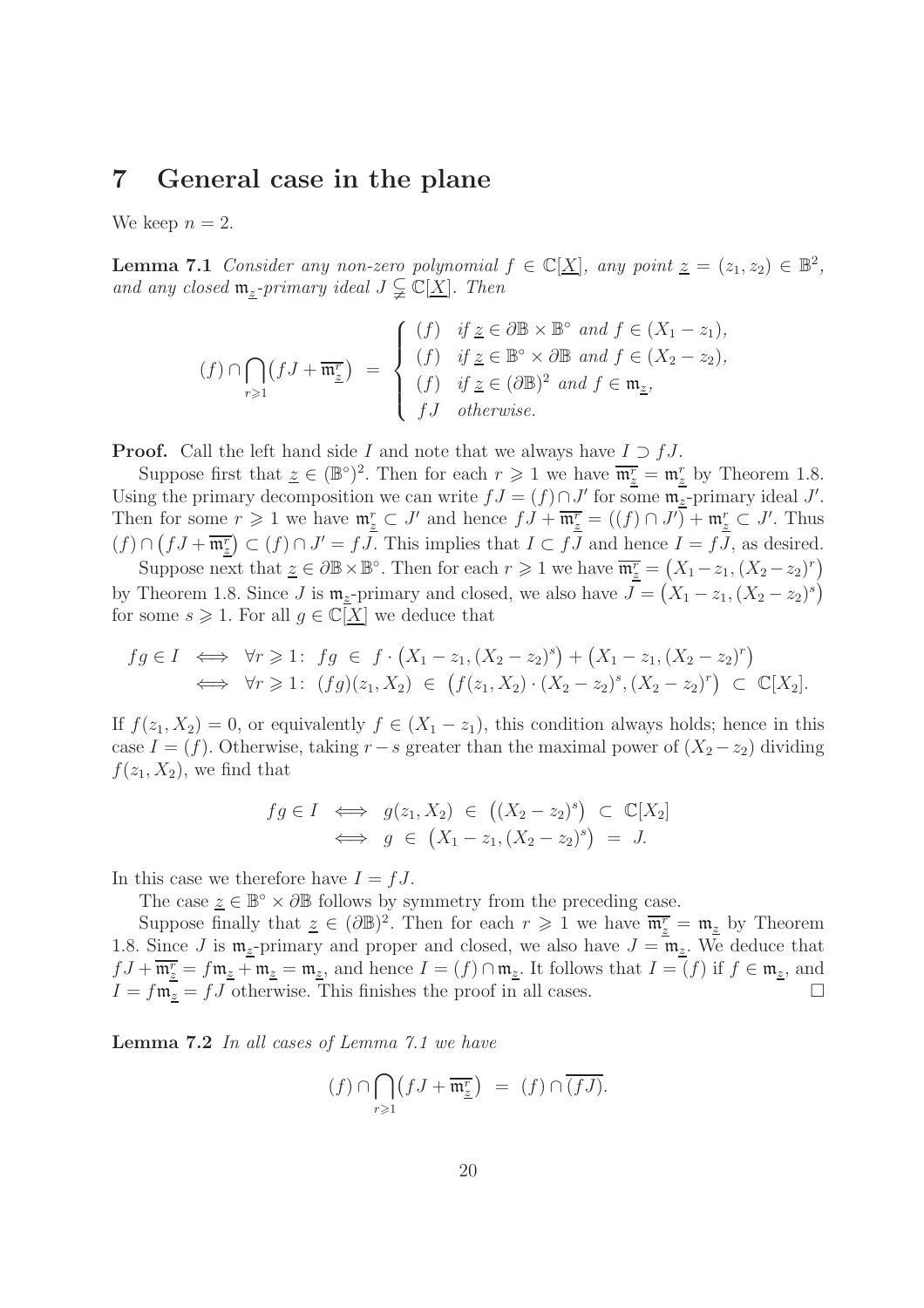**Proof.** The ideals  $fJ + \overline{\mathfrak{m}^r_{\underline{z}}}$  are all closed by Lemma 4.5, hence they contain  $\overline{(fJ)}$ . Calling the left hand side I, we thus always have  $I \supset (f) \cap \overline{(fJ)} \supset fJ$ . We are therefore done if  $I = fJ$ . It remains to consider the cases of Lemma 7.1 where  $I = (f)$ .

Suppose first that  $\underline{z} \in \partial \mathbb{B} \times \mathbb{B}^{\circ}$  and  $f \in (X_1 - z_1)$ . Write  $f = (X_1 - z_1)f_1$  with  $f_1 \in \mathbb{C}[\underline{X}]$ . Since  $(X_1 - z_1)^r \in J$  for some  $r \geq 1$ , we have  $(X_1 - z_1)^{r+1} f_1 \in f J$ . But by Lemma 4.2 and the isometric embedding  $\mathbb{C}[X_1] \hookrightarrow \mathbb{C}[\underline{X}]$  we have  $(X_1 - z_1) \in ((X_1 - z_1)^{r+1})$ . Therefore  $f = (X_1 - z_1)f_1 \in ((X_1 - z_1)^{r+1})f_1 \subset (fJ)$  and hence  $(f) \cap (fJ) = (f) = I$ , as desired.

The case  $\underline{z} \in \mathbb{B}^{\circ} \times \partial \mathbb{B}$  and  $f \in (X_2 - z_2)$  follows by symmetry from the preceding case. Suppose lastly that  $\underline{z} \in (\partial \mathbb{B})^2$  and  $f \in \mathfrak{m}_{\underline{z}}$ . Recall from the proof of Lemma 7.1 that  $J = \mathfrak{m}_z$  in this case. Write  $f = (X_1 - z_1)f_1 + (X_2 - z_2)f_2$  with  $f_1, f_2 \in \mathbb{C}[\underline{X}]$ . By the same argument as in the proof of Lemma 4.2, for each  $i = 1, 2$  and all  $m \geq 1$  we have

$$
1 \equiv \frac{1}{m z_i^{m-1}} \cdot \frac{X_i^m - z_i^m}{X_i - z_i} = \frac{X_i^{m-1} + X_i^{m-2} z_i + \ldots + z_i^{m-1}}{m z_i^{m-1}} \text{ modulo } (X_i - z_i).
$$

Modulo  $f\mathfrak{m}_z = fJ$  we therefore have

$$
f \equiv \frac{1}{m z_1^{m-1}} \cdot \frac{X_1^m - z_1^m}{X_1 - z_1} \cdot \frac{1}{m z_2^{m-1}} \cdot \frac{X_2^m - z_2^m}{X_2 - z_2} \cdot f
$$
  
= 
$$
\frac{X_1^m - z_1^m}{m z_1^{m-1}} \cdot \frac{1}{m z_2^{m-1}} \cdot \frac{X_2^m - z_2^m}{X_2 - z_2} \cdot f_1 + \frac{1}{m z_1^{m-1}} \cdot \frac{X_1^m - z_1^m}{X_1 - z_1} \cdot \frac{X_2^m - z_2^m}{m z_2^{m-1}} \cdot f_2.
$$

Here, since  $|z_i| = 1$ , we have  $\left\| \frac{1}{m z_i^m} \right\|$  $\frac{1}{m z_i^{m-1}} (X_i^m - z_i^m) \Big\| = \frac{1}{m}$  $\frac{1}{m}(1+1) \to 0$  for  $m \to \infty$ , whereas  $\left\|\frac{1}{m z_i^n}\right\|$  $\frac{1}{m z_i^{m-1}}$  $\frac{X_i^m - z_i^m}{X_i - z_i}$   $\Big| = \frac{1}{m}$  $\frac{1}{m} \|X_i^{m-1} + X_i^{m-2} z_i + \ldots + z_i^{m-1}\| = 1$  for all m. In the limit we thus deduce that  $f \equiv 0$  modulo  $\overline{(fJ)}$ . Therefore  $(f) \cap \overline{(fJ)} = (f) = I$ , as desired.

Lemma 7.3 In all cases of Lemma 7.1 we have

$$
(f)\cap \widetilde{(fJ)} \;=\; (f)\cap \overline{(fJ)}.
$$

**Proof.** Since J is  $\mathfrak{m}_{z}$ -primary, for all points  $z' \in \mathbb{B}^2$  distinct from  $z$  and all  $r \geq 1$  we have  $(f) \cap (fJ + \overline{\mathfrak{m}_{z'}^r}) = (f)$ . Thus the ideal on the left hand side of Lemma 7.2 is just  $(f) \cap \widetilde{(fJ)}.$ 

**Theorem 7.4** For any ideal  $I \subset \mathbb{C}[X_1, X_2]$  we have  $\overline{I} = \widetilde{I}$ .

**Proof.** If  $I = 0$ , we have  $M(I) = \mathbb{B}^2$  and hence  $I(M(I)) = 0$ . With Proposition 4.8 (b) we deduce that  $\widetilde{I} = 0 = \overline{I}$ , and the theorem follows. Henceforth we assume that  $I \neq 0$ .

By Proposition 4.8 (c) we can replace I by  $\overline{I}$  without changing  $\tilde{I}$ . Thus without loss of generality we assume that I is closed.

Write  $I = fJ$  for a non-zero polynomial  $f \in \mathbb{C}[X]$  and an ideal of finite codimension  $J \subset \mathbb{C}[X]$ . Write  $f = \prod_{i=1}^m f_i^{k_i}$  with mutually non-associate irreducible polynomials  $f_i \in$  $\mathbb{C}[\underline{X}]$  and exponents  $k_i \geqslant 1$ .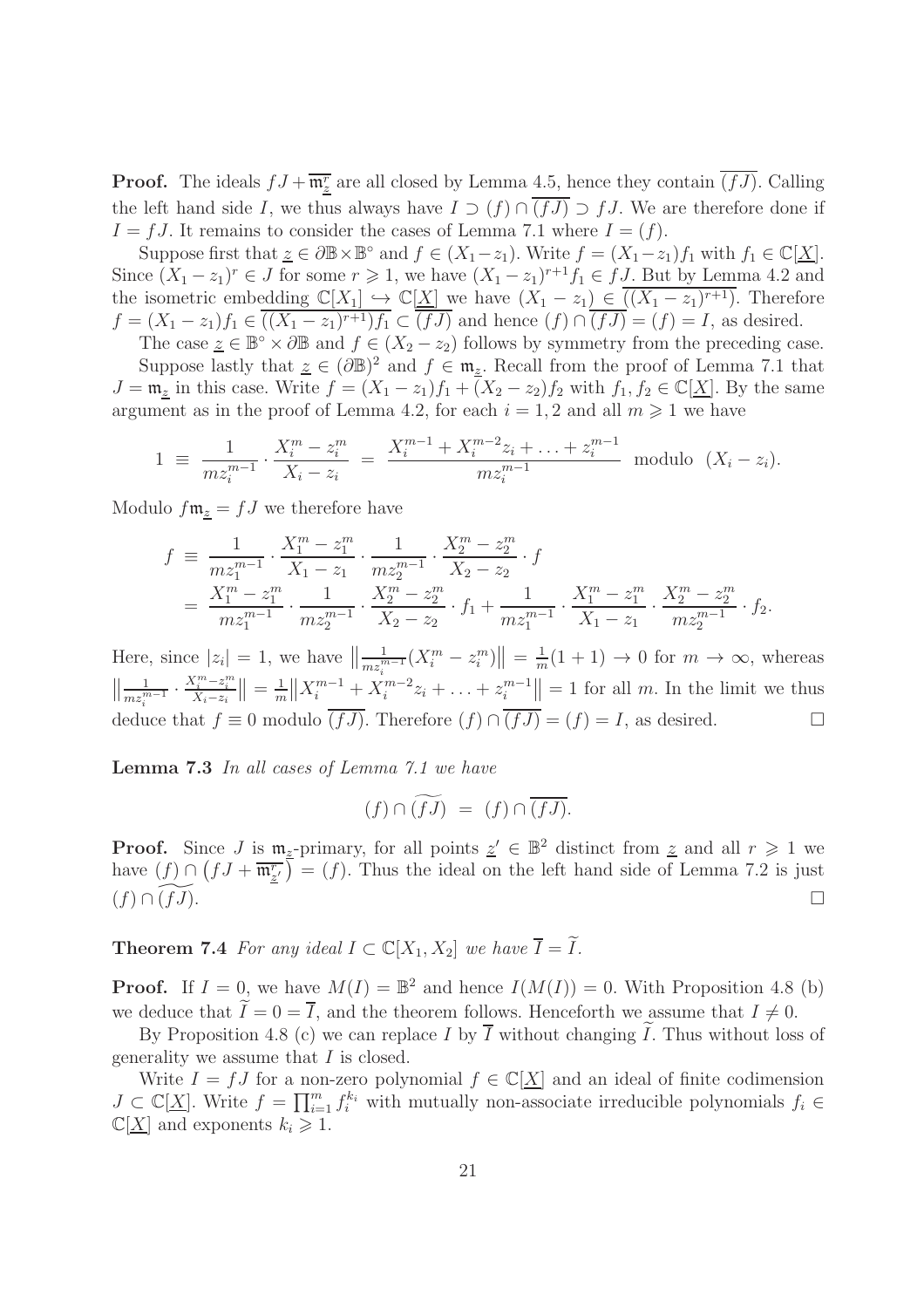**Claim 7.5** For all i we have  $(f_i^{k_i}) = \overline{(f_i^{k_i})} = \overline{(f_i^{k_i})}$ .

**Proof.** By Theorem 1.7 we have  $I(M(I)) = \text{Rad}(I)$ . For each i the set  $M(I)$  therefore contains a Zariski dense subset of the curve defined by  $f_i$ . Thus  $M((f_i))$  is infinite, and so  $f_i$  does not belong to the case (e) of Proposition 5.1. Set  $k'_i := k_i$  if  $f_i$  belongs to the case 5.1 (a), and  $k_i' := 1$  if it belongs to the cases 5.1 (b)–(d). Then by Propositions 5.2 and 5.3 and Theorem 6.12 we have

$$
\overline{(f_i^{k_i})} = \widetilde{(f_i^{k_i})} = (f_i^{k'_i}).
$$

By the continuity of addition and multiplication in  $\mathbb{C}[X]$  we deduce that

$$
\left(\prod_{i=1}^m f_i^{k_i'}\right)J = \left(\prod_{i=1}^m \overline{(f_i^{k_i})}\right)J \subset \overline{\left(\left(\prod_{i=1}^m (f_i^{k_i})\right)J\right)} = \overline{I} = I = \left(\prod_{i=1}^m f_i^{k_i}\right)J.
$$

Thus for all *i* we have  $k'_i \geq k_i$  and hence  $k'_i = k_i$ , and the claim follows.

Claim 7.6 We have  $(f) = \overline{(f)} = \widetilde{(f)}$ .

**Proof.** For each i we have  $(f) \subset (f_i^{k_i})$ . Using Proposition 4.8 (c) and (d) and Claim 7.5 we deduce that

$$
(f) \subset \overline{(f)} \subset \widetilde{(f)} \subset \bigcap_{i=1}^{m} \widetilde{(f_i^{k_i})} = \bigcap_{i=1}^{m} (f_i^{k_i}) = (f),
$$

from which the equalities follow.  $\Box$ 

Now write  $J = \bigcap_{\nu=1}^{\ell} J_{\nu}$  where the ideals  $J_{\nu} \subsetneq \mathbb{C}[\underline{X}]$  are  $\mathfrak{m}_{\underline{z}_{\nu}}$ -primary for distinct points  $\underline{z}_{\nu} \in \mathbb{C}^2$ . Then we also have  $J = \prod_{\nu=1}^{\ell} J_{\nu}$ .

Claim 7.7 For each  $\nu$  the ideal  $f J_{\nu}$  is closed.

**Proof.** Since  $(f)$  is closed by Claim 7.6, we have  $\overline{(fJ_\nu)} = fJ_\nu^+$  for some ideal  $J_\nu^+$  containing  $J_{\nu}$ . Abbreviate  $J' := \prod_{\nu' \neq \nu} J_{\nu'}$ , so that  $f J_{\nu} J' = f J = I$ . Using continuity of addition and multiplication, we calculate

$$
f J^+_{\nu} J' = \overline{(f J_{\nu})} J' \subset \overline{(f J_{\nu})} J' = \overline{I} = I = f J_{\nu} J'.
$$

Dividing by f and using the fact that  $J_{\nu}$  and  $J'$  have disjoint support, we deduce that  $J_{\nu}^+ \subset J_{\nu}$ . Thus  $J_{\nu}^+ = J_{\nu}$  and hence  $\overline{(fJ_{\nu})} = fJ_{\nu}^+ = fJ_{\nu}$ , as desired.

Claim 7.8 For each  $\nu$  the ideal  $J_{\nu}$  is closed.

**Proof.** By continuity and Claim 7.7 we have  $f J_{\nu} \subset f \cdot \overline{J_{\nu}} \subset \overline{(f J_{\nu})} = f J_{\nu}$ . Dividing by f vields  $J_{\nu} \subset \overline{J_{\nu}} \subset J_{\nu}$ . yields  $J_{\nu} \subset \overline{J_{\nu}} \subset J_{\nu}$ .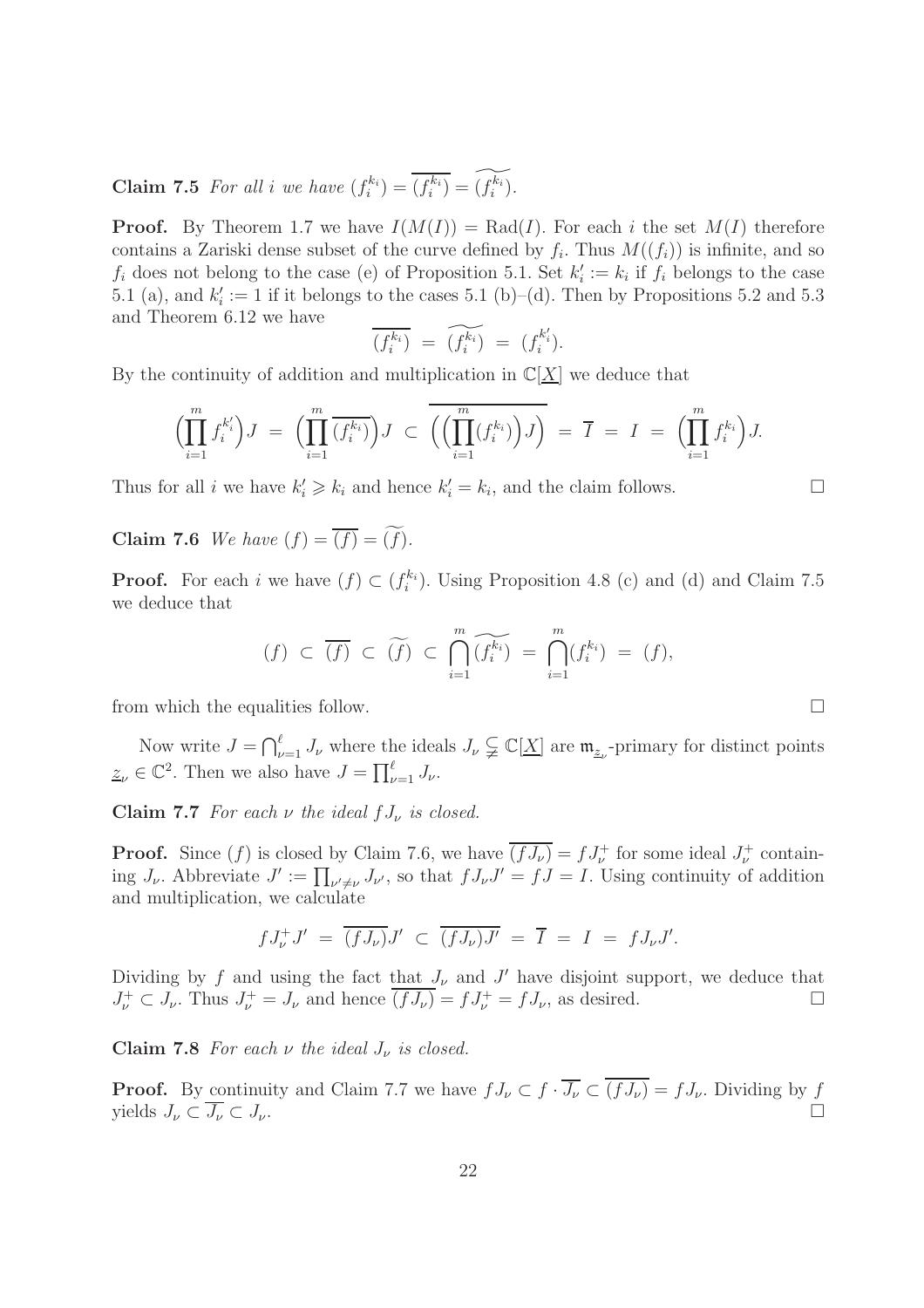**Claim 7.9** For each  $\nu$  we have  $(f \mathcal{T}_{\nu}) = f J_{\nu}$ .

**Proof.** Since  $J_{\nu}$  is closed, Theorem 1.8 implies that the associated point  $\underline{z}_{\nu}$  lies in  $\mathbb{B}^2$ . We can therefore apply Lemma 7.3 to f and  $J_{\nu}$ , yielding

$$
(f)\cap \widetilde{(fJ_\nu)}\ =\ (f)\cap \overline{(fJ_\nu)}.
$$

By Proposition 4.8 (d) and Claim 7.6 we also have  $(f \widetilde{J_{\nu}}) \subset (f) = (f)$ ; hence the left hand side is just  $(fJ_\nu)$ . On the other hand, since  $fJ_\nu$  is closed by Claim 7.7, the right hand side is just  $f J_{\nu}$ . Thus the desired equality follows.

End of Proof. Finally, using Proposition 4.8 (b) and (d) and Claim 7.9 we conclude that

$$
fJ \ \subset \ \widetilde{(fJ)} \ \subset \ \bigcap_{\nu=1}^{\ell} \widetilde{(fJ_{\nu})} \ = \ \bigcap_{\nu=1}^{\ell} fJ_{\nu} \ = \ fJ.
$$

Thus  $(fJ) = fJ$ . Since  $fJ = I = \overline{I}$ , it follows that  $\overline{I} = \widetilde{I}$ . This finishes the proof of Theorem 7.4. Theorem 7.4.

## 8 Examples

**Example 8.1** For  $f := X_1 + X_2 - 2 \in \mathbb{C}[X_1, X_2]$  we have  $M((f)) = \{(1, 1)\}\)$ . This is therefore the case (e) of Proposition 5.1 with non-empty finite  $M((f)) \subset (\partial \mathbb{B})^2$ . In this case Theorem 1.10 asserts that  $\overline{(f)} = (X_1 - 1, X_2 - 1)$ . We give a direct proof of this fact.

**Proof.** Since  $X_1 + X_2 \equiv 2$  modulo  $(f)$ , for every  $m \ge 0$  we have

$$
g_m := (X_1 + X_2)^{2m}(X_1 - X_2) \equiv 2^m(X_1 - X_2)
$$
 modulo  $(f)$ .

Expanding  $g_m$  with the binomial formula yields

$$
g_m = \sum_{i=0}^{2m} {2m \choose i} X_1^i X_2^{2m-i} (X_1 - X_2)
$$
  
=  $X_1^{2m+1} + \sum_{i=1}^{2m} \left( {2m \choose i-1} - {2m \choose i} \right) X_1^i X_2^{2m+1-i} - X_2^{2m+1}.$ 

Using a telescoping sum, we can therefore determine its norm as

$$
||g_m|| = 1 + \sum_{i=1}^{2m} \left| \binom{2m}{i-1} - \binom{2m}{i} \right| + 1
$$
  
= 2 + 2  $\sum_{i=1}^{m} \left( \binom{2m}{i} - \binom{2m}{i-1} \right) = 2 \binom{2m}{m}.$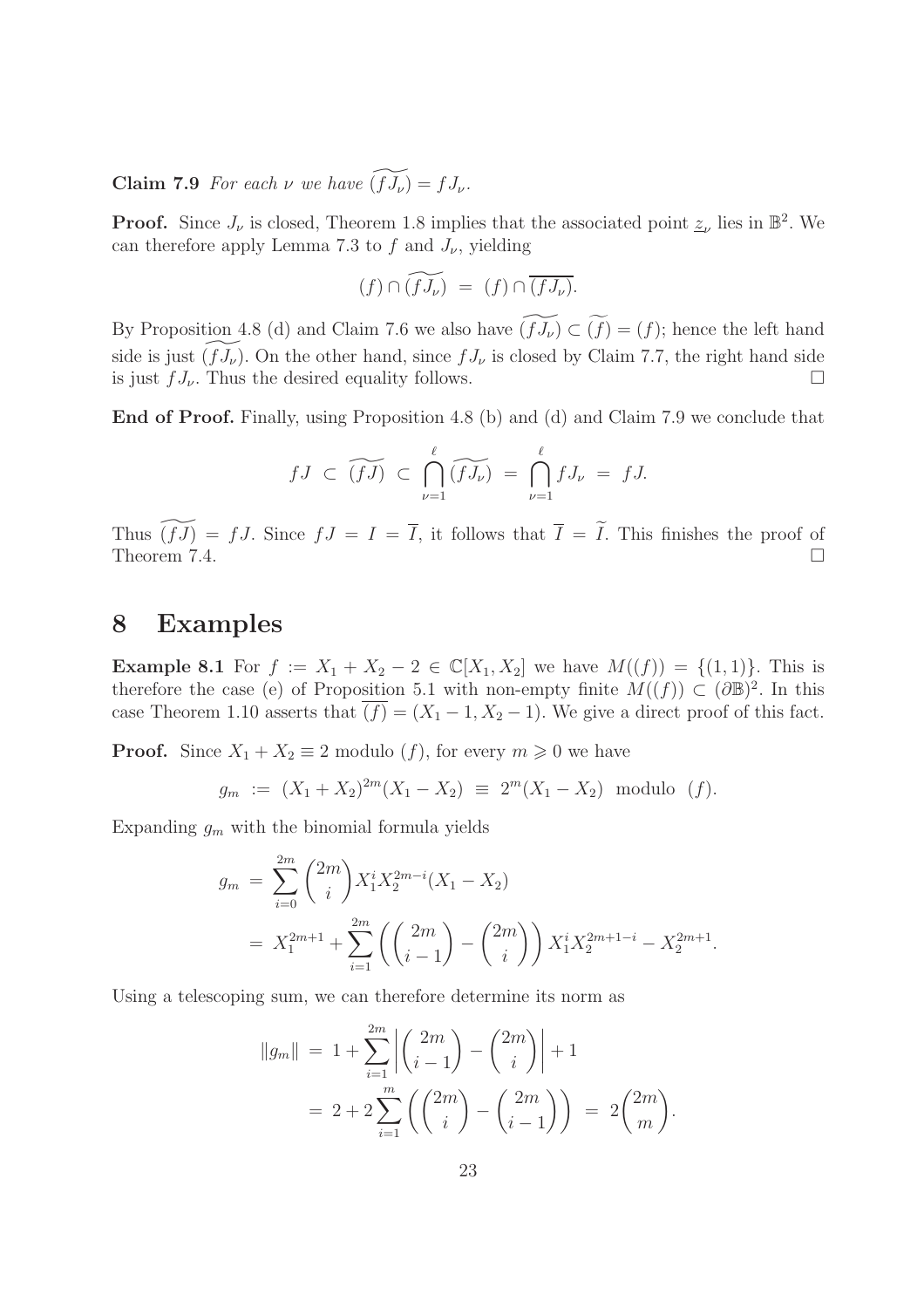It is a well-known consequence of Stirling's formula that  $\binom{2m}{m}$  $\binom{2m}{m} = O(2^m/\sqrt{m})$  as  $m \to \infty$ . Thus  $2^{-m} g_{\underline{m}} \to 0$  for  $m \to \infty$ . Since  $X_1 - X_2 \equiv 2^{-m} g_m$  modulo  $(f)$ , it follows that  $X_1 - X_2 \in \overline{(f)}$ . Therefore  $X_1 - 1 = \frac{1}{2}((X_1 - X_2) + f) \in \overline{(f)}$ , and similarly  $X_2 - 1 \in \overline{(f)}$ . Thus  $(X_1 - 1, X_2 - 1) \subset \overline{(f)}$ . The reverse inclusion follows from the fact that  $\overline{(f)} \subset I(M((f))).$  $\Box$ 

**Example 8.2** Fix a real number  $0 < w < 1$  and consider the polynomial

$$
f := 1 + wX + wY + XY \in \mathbb{C}[X, Y].
$$

Let C denote the closure of the affine curve  $V(f)$  in  $\hat{\mathbb{C}}^2$ . Its image under the Möbius transformation from Section 6 is the real hyperbola with the affine equation  $UV = \frac{1+w}{1-w}$  $\frac{1+w}{1-w}$ . Since  $\frac{1+w}{1-w} > 0$ , for any complex point on this hyperbola with one coordinate in the upper half plane  $\mathbb{H}$ , the other coordinate lies in the lower half plane  $-\mathbb{H}$ . This implies that  $M((f))$ is infinite and contained in  $(\partial \mathbb{B})^2$ , so that we are in the case (d) of Proposition 5.1.

Among the functions  $g_{\ell}$  from (6.4), the only non-trivial one is now

$$
g_1 = \frac{w + X}{(1 + wX) + (w + X)Y} = \sum_{k \ge 0} g_{1k}(X)Y^k
$$

with

$$
g_{1k} = -\left(-\frac{w+X}{1+wX}\right)^{k+1}.
$$

Expressing its coefficients with the Cauchy integral formula yields

$$
a_{1kj} = \frac{-1}{2\pi} \int_{-\pi}^{\pi} \left( -\frac{w + e^{it}}{1 + we^{it}} \right)^{k+1} \frac{dt}{e^{ijt}}.
$$

Since  $|w|$  < 1, we can write

$$
-\frac{w + e^{it}}{1 + we^{it}} = e^{i\varphi(t)}
$$

for a smooth function  $\varphi: \mathbb{R} \to \mathbb{R}$ , and deduce that

$$
a_{1kj} = \frac{-1}{2\pi} \int_{-\pi}^{\pi} e^{i(\varphi(t)(k+1)-tj)} dt.
$$

This oscillatory integral can be estimated with the method of stationary phase. It turns out that critical points exist if and only if

(8.3) 
$$
\frac{1-w}{1+w} \leq \frac{j}{k+1} \leq \frac{1+w}{1-w}.
$$

Their contribution to the integral then comes out to be

$$
\vartheta_{kj} \cdot \left(\frac{\pi j}{2}\right)^{-\frac{1}{2}} \cdot \left(\frac{j}{k+1} - \frac{1-w}{1+w}\right)^{-\frac{1}{4}} \cdot \left(\frac{1+w}{1-w} - \frac{j}{k+1}\right)^{-\frac{1}{4}}
$$

with a wildly oscillating phase term  $\vartheta_{ki} \in [-1, 1]$ . Summing  $|a_{1ki}|$  over j in the range (8.3) shows that the order of magnitude of  $||g_{1k}||$  is precisely  $(k+1)^{\frac{1}{2}}$ , and so Lemma 6.8 is sharp in this case.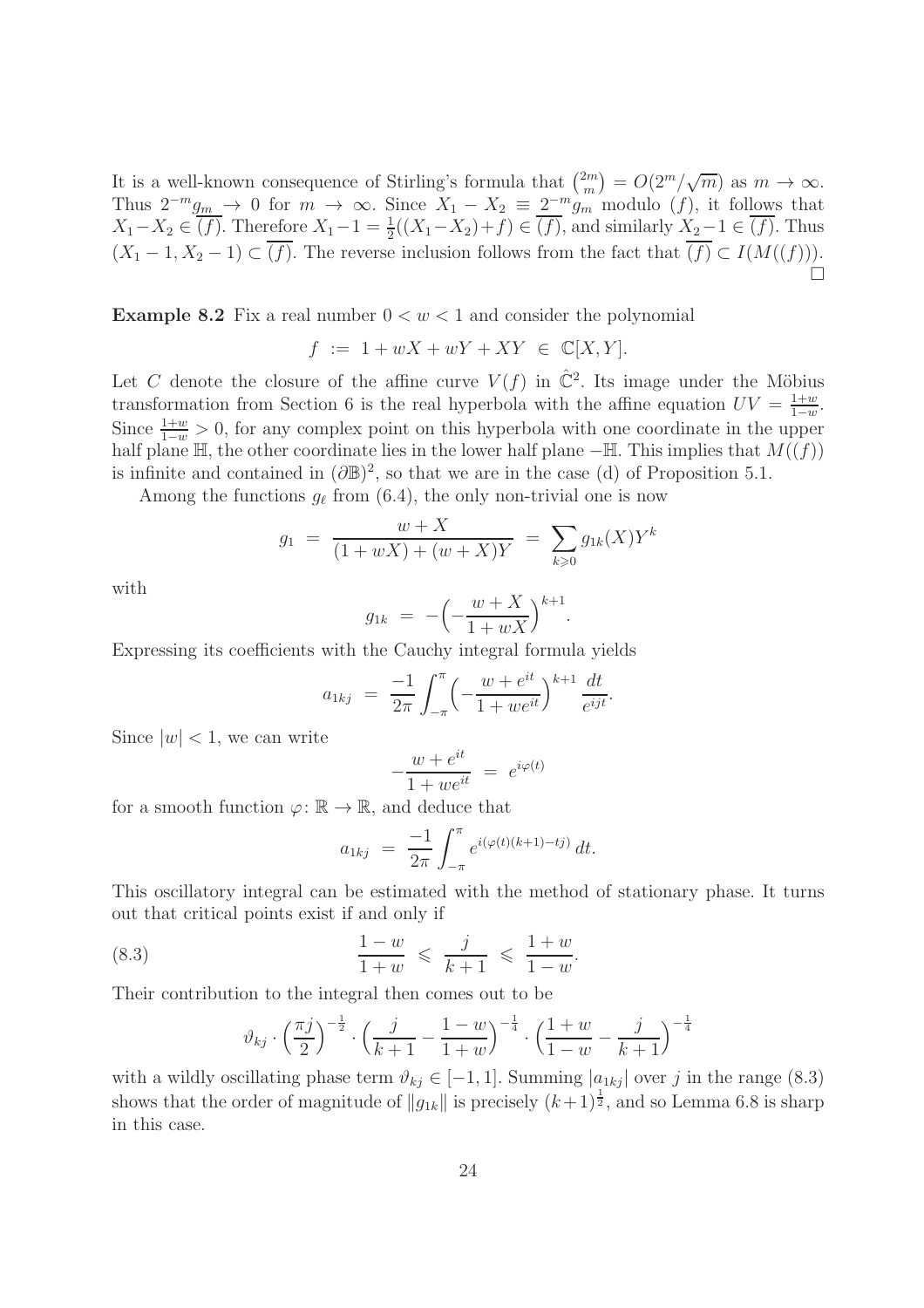Remark 8.4 The case (d) of Proposition 5.1 is not particularly rare. For example, for any relatively prime integers  $d_1, d_2 \geq 1$  the polynomial  $X_1^{d_1} X_2^{d_2} - 1$  satisfies the conditions and defines a smooth irreducible curve C of bidegree  $(d_1, d_2)$ . Likewise, whenever f satisfies the conditions, so does every irreducible factor of  $f(X_1^{d_1})$  $\binom{d_1}{1}$ ,  $X_2^{d_2}$ ). Moreover, the conditions are invariant under applying a Möbius transformation that maps  $\mathbb B$  to itself in each variable separately. Furthermore, the conditions are preserved under small deformations at least for smooth curves, by the following result.

**Proposition 8.5** Let S be an algebraic variety over R, and let  $C \rightarrow S_C$  be an algebraic family of smooth irreducible curves in  $(\mathbb{P}^1)^2$ , such that the family obtained by applying  $\mu \times \mu$ is defined over R. Assume that in the fiber over some point  $s_0 \in S(\mathbb{R})$  the intersection  $\mathcal{C}_{s_0}(\mathbb{C}) \cap \mathbb{B}^2$  is infinite and contained in  $(\partial \mathbb{B})^2$ . Then the same condition holds in the fiber over all points  $s \in S(\mathbb{R})$  sufficiently near  $s_0$ .

**Proof.** Let  $\mathcal{C}' \to S$  be the family of curves in  $(\mathbb{P}^1)^2$  obtained by applying  $\mu \times \mu$ . Then Proposition 6.1 for the curve at  $s_0$  implies that the two projection maps

$$
\mathbb{P}^1(\mathbb{R}) \xleftarrow{\mathrm{pr}_1} C'_{s_0}(\mathbb{R}) \xrightarrow{\mathrm{pr}_2} \mathbb{P}^1(\mathbb{R})
$$

are unramified coverings, whose degrees are equal to the respective algebraic degrees  $d_2, d_1$ . By smoothness the same is true over all nearby points  $s \in S(\mathbb{R})$ . Thus

(8.6) 
$$
\mathcal{C}'_s(\mathbb{C}) \setminus \mathcal{C}'_s(\mathbb{R}) \subset (\mathbb{P}^1(\mathbb{C}) \setminus \mathbb{P}^1(\mathbb{R}))^2 = (\mathbb{H} \sqcup -\mathbb{H})^2.
$$

Topologically  $\mathcal{C}'_s(\mathbb{C})$  is a compact oriented surface of fixed genus and  $\mathcal{C}'_s(\mathbb{R})$  is the union of a fixed finite number of disjoint simple loops on it. By smoothness the families of both can be trivialized locally near  $s_0$ . The connected components of  $\mathcal{C}'_{s_0}(\mathbb{C}) \setminus \mathcal{C}'_{s_0}(\mathbb{R})$  are therefore in bijection with the connected components of  $\mathcal{C}'_s(\mathbb{C}) \setminus \mathcal{C}'_s(\mathbb{R})$  and deform continuously into the latter within  $(\mathbb{H} \sqcup -\mathbb{H})^2$ . But the assumption  $\mathcal{C}_{s_0}(\mathbb{C}) \cap (\mathbb{B}^{\circ})^2 = \varnothing$  is equivalent to  $\mathcal{C}'_{s_0}(\mathbb{C}) \cap \mathbb{H}^2 = \varnothing$ . Thus none of the connected components of  $\mathcal{C}'_{s_0}(\mathbb{C}) \setminus \mathcal{C}'_{s_0}(\mathbb{R})$  meets  $\mathbb{H}^2$ , and so none of the connected components of  $C_s'(\mathbb{C}) \setminus C_s'(\mathbb{R})$  meets  $\mathbb{H}^2$ . Together with (8.6) this implies that

$$
\mathcal{C}'_s(\mathbb{C}) \cap \left( \mathbb{H} \sqcup \mathbb{P}^1(\mathbb{R}) \right)^2 = \mathcal{C}'_s(\mathbb{R}).
$$

Therefore  $C_s(\mathbb{C}) \cap \mathbb{B}^2$  is infinite and contained in  $(\partial \mathbb{B})^2$ , as desired.

## References

- [1] Bell, S.: The Cauchy transform, potential theory, and conformal mapping. Studies in Advanced Mathematics. Boca Raton: CRC Press 1992.
- [2] Bierstone, E.; Milman, P.: Semianalytic and subanalytic sets. Inst. Hautes Etudes Sci. Publ. Math. ´ 67 (1988), 5–42.
- [3] Bridges, D.; Mines, R.; Richman, F.; Schuster, P.: The Polydisk Nullstellensatz. Proc. Amer. Math. Soc. **132** (2003), no. 7, 2133-2140.